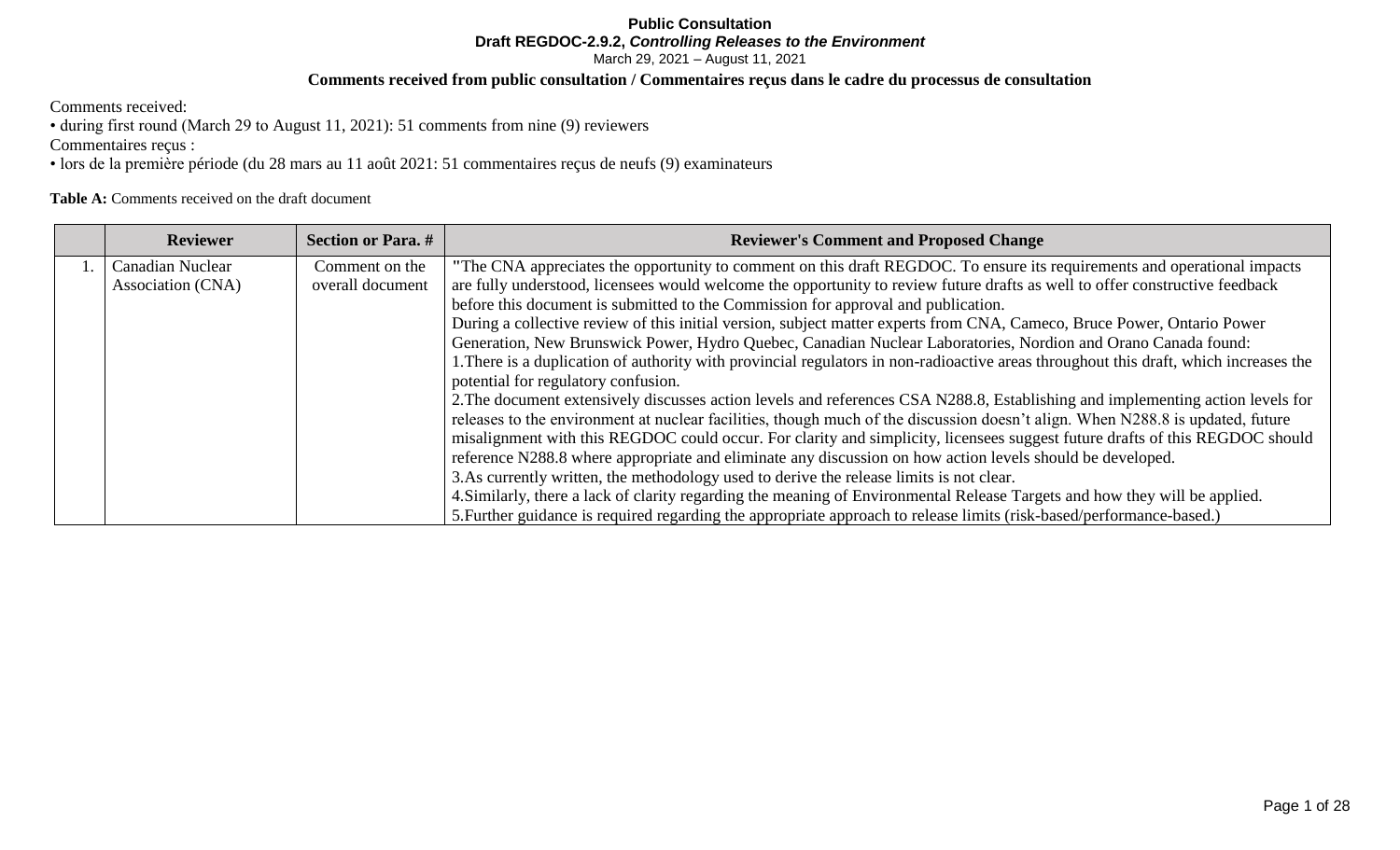| 2. | <b>Ipsos Custodes</b> | The CNSC must immediately reclassify this document from environmental protection to radiation protection. Except for "uranium           |
|----|-----------------------|-----------------------------------------------------------------------------------------------------------------------------------------|
|    |                       | mines and mills", all licensees must include in their radiation protection program two objects fundamental to this document. The        |
|    |                       | CNSC must note that, aside from uranium mines and mills, there is no reference to an environmental protection program in the            |
|    |                       | regulations made pursuant to the Nuclear Safety and Control Act. The first fundamental object is action levels. The CNSC and            |
|    |                       | their their agents appointed under §16 of the <i>Nuclear Safety and Control Act</i> are trying to re-write regulations without actually |
|    |                       | going through the process of regulatory amendment. The definition of action level provided in the document is patently incorrect:       |
|    |                       | "An indicator of a potential loss of control of part of a licensee's program(s) or control measure(s). Exceeding an action level        |
|    |                       | signals a potential reduction in effectiveness of the program and/or control measure(s) and may indicate a deviation from normal        |
|    |                       | operation. Exceeding an action level is not a non-compliance, but triggers a requirement for specific action to be taken." Section 6    |
|    |                       | of the Radiation Protection Regulations clearly states:                                                                                 |
|    |                       |                                                                                                                                         |
|    |                       | "action level means a specific dose of radiation or other parameter that, if reached, may indicate a loss of control of part of a       |
|    |                       | licensee's radiation protection program and triggers a requirement for specific action to be taken."                                    |
|    |                       | The second fundamental object is to ascertain the quantity and concentration of any nuclear substance released as a result of the       |
|    |                       | licensed activity. Virtually the entire REGDOC deals with the process of ascertaining the quantity (or concentration) of nuclear        |
|    |                       | substance released as the result of a licensed activity. This process is exclusively the domain of the radiation protection program     |
|    |                       | as required in the Radiation Protection Regulations $\S4(b)$ .                                                                          |
|    |                       |                                                                                                                                         |
|    |                       | The Radiation Protection Regulations are clear that both action levels and the requirement to "ascertain the quantity and               |
|    |                       | concentration of any nuclear substance released" are the responsibility of the radiation protection program alone. The CNSC             |
|    |                       | recently had the Radiation Protection Regulations amended and chose not to rectify this. It is clear that the CNSC and their agents     |
|    |                       | appointed under §16 of the Nuclear Safety and Control Act are in contempt of parliament and Her Majesty in Right of Canada.             |
|    |                       | Since REGDOC-2.9.2 will require a re-write to revise this to radiation protection program fundamentals prior to issue, Ipsos            |
|    |                       | Custodes requests additional time with the revised REGDOC to develop comments in line with current radiation protection good            |
|    |                       | industry practice.                                                                                                                      |
|    |                       |                                                                                                                                         |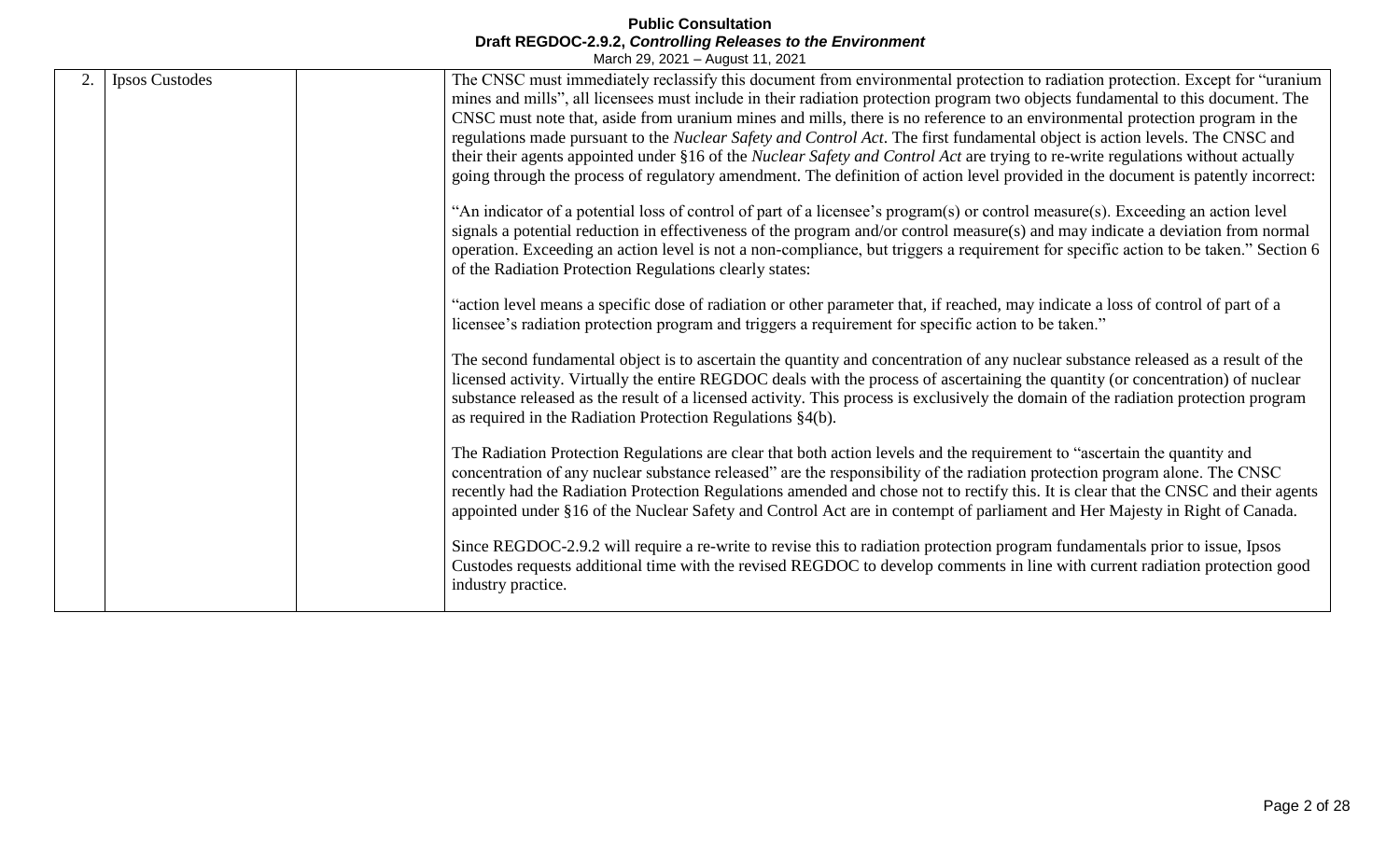| <b>Ipsos Custodes</b> | There is no regulatory basis for requiring a 'BATEA assessment' as part of the licence application process. The CNSC and their       |  |
|-----------------------|--------------------------------------------------------------------------------------------------------------------------------------|--|
|                       | their agents appointed under §16 of the Nuclear Safety and Control Act are trying to re-write regulations without actually going     |  |
|                       | through the process of regulatory amendment. In no way is this statement in REGDOC-2.9.2 true: "the applicant or licensee shall      |  |
|                       | conduct an assessment to identify the best available technologies, or the best available techniques for control " et cetera. There   |  |
|                       | is no regulatory basis for requiring a 'licensed release limit' as part of the licence application process. The CNSC and their their |  |
|                       | agents appointed under §16 of the Nuclear Safety and Control Act are trying to re-write regulations without actually going           |  |
|                       | through the process of regulatory amendment. In no way is this statement in REGDOC-2.9.2 true: "the applicant or licensee shall      |  |
|                       | submit to the CNSC: the locations of the proposed controlled release points " et cetera.                                             |  |
|                       |                                                                                                                                      |  |
|                       | The CNSC must amend this REGDOC to use the imperatives "shall" or "must" only to denote bona fide regulatory requirements.           |  |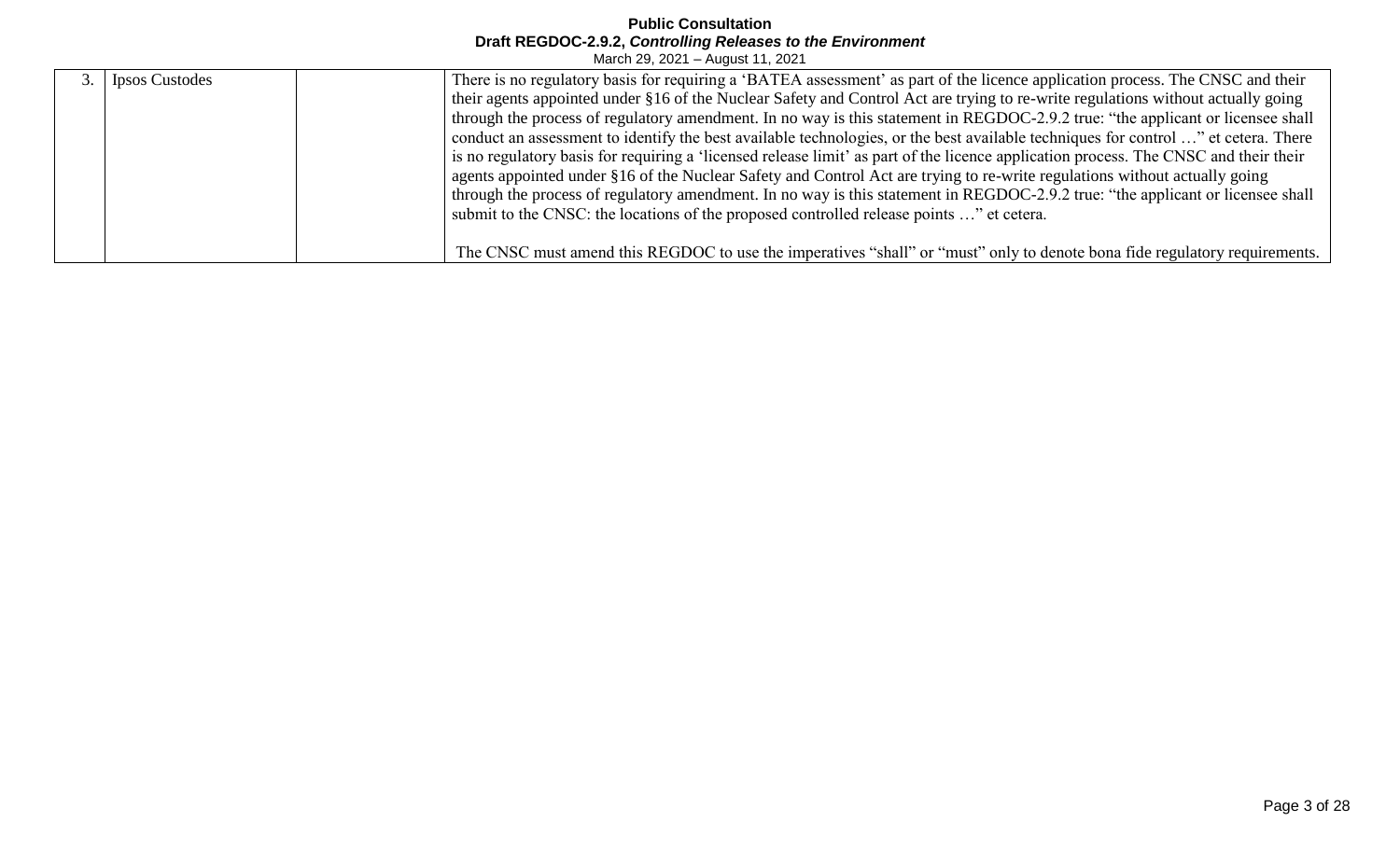| 4. | CNA, Ontario Power                         | Submit comments | <b>Industry Issue:</b>                                                                                                                                                                                                                                                                                                                                                                                                                                                                                                                                 |
|----|--------------------------------------------|-----------------|--------------------------------------------------------------------------------------------------------------------------------------------------------------------------------------------------------------------------------------------------------------------------------------------------------------------------------------------------------------------------------------------------------------------------------------------------------------------------------------------------------------------------------------------------------|
|    | Generation (OPG),                          | on section 1.2  | The Scope is unclear in several areas and reinforces industry's concerns in Theme #1 that this draft REGDOC too often duplicates                                                                                                                                                                                                                                                                                                                                                                                                                       |
|    | Hydro-Quebec, Bruce                        |                 | the authority of provincial regulators in non-radioactive areas. For example:                                                                                                                                                                                                                                                                                                                                                                                                                                                                          |
|    | Power, Canadian Nuclear                    |                 | 1) The 2nd main bullet and its supporting sub-bullets on page 2 are unclear when they say:                                                                                                                                                                                                                                                                                                                                                                                                                                                             |
|    | Laboratories (CNL), NB<br>Power and Cameco |                 | • "For the control of hazardous substances, by comparing the proposed maximum quantities and concentrations to be released<br>to the environment associated with the design of the facility or activity under normal operation:                                                                                                                                                                                                                                                                                                                        |
|    |                                            |                 | • to federal, provincial, territorial or municipal environmental quality guidelines                                                                                                                                                                                                                                                                                                                                                                                                                                                                    |
|    |                                            |                 | • Where any proposed maximum release exceeds the environmental quality guidelines, the information in this document shall<br>be applied"                                                                                                                                                                                                                                                                                                                                                                                                               |
|    |                                            |                 | What if there is no guideline and those selected by licensees are ambiguous (i.e. contaminated sites, drinking vs regular water)?<br>Is there a definition for hazardous substance? Does that definition precipitate federal/provincial guidelines licensees can follow?<br>*Please see comment #28 on section 5.1 for a related example.                                                                                                                                                                                                              |
|    |                                            |                 | 2) The 5th sub-bullet on page 2 is unclear when it says, "for any radionuclide where the proposed maximum release is below the<br>applicable CCLs (either generic or practice-specific), the CCLs are applied as the licensed release limits." Is this only applicable<br>for facilities or activities other than Class I nuclear facilities and uranium mines and mills? If it is more broadly applicable, this<br>implies that monitoring of some kind would need to be in place for these release points since comparison to regulatory limits is a |
|    |                                            |                 | criterion for monitoring in N288.5. Some facilities currently do not monitor all release points and there is concern this could drive<br>monitoring for insignificant release paths.                                                                                                                                                                                                                                                                                                                                                                   |
|    |                                            |                 | 3) The Note 1 on page 2 does not mention whether this document applies to estimated emissions.                                                                                                                                                                                                                                                                                                                                                                                                                                                         |
|    |                                            |                 | <b>Suggested Change:</b>                                                                                                                                                                                                                                                                                                                                                                                                                                                                                                                               |
|    |                                            |                 | For clarity, CNSC staff is urged to amend the Scope to: 1) Include the following, "This REGDOC will not apply to hazardous                                                                                                                                                                                                                                                                                                                                                                                                                             |
|    |                                            |                 | substance that were identified to have a negligible contribution to environmental risk in the ERA and/or are regulated by                                                                                                                                                                                                                                                                                                                                                                                                                              |
|    |                                            |                 | provincial requirements." 2) Include a section for Class I nuclear facilities and a section for other facilities, similar to REGDOC                                                                                                                                                                                                                                                                                                                                                                                                                    |
|    |                                            |                 | 2.9.1. 3) Confirm if this document applies to estimated emissions.                                                                                                                                                                                                                                                                                                                                                                                                                                                                                     |
|    |                                            |                 | <b>Impact on Industry:</b>                                                                                                                                                                                                                                                                                                                                                                                                                                                                                                                             |
|    |                                            |                 | As currently written, this draft REGDOC duplicates the authority of provincial regulators in non-radioactive areas. This increases                                                                                                                                                                                                                                                                                                                                                                                                                     |
|    |                                            |                 | confusion and the risk of regulatory non-compliance.                                                                                                                                                                                                                                                                                                                                                                                                                                                                                                   |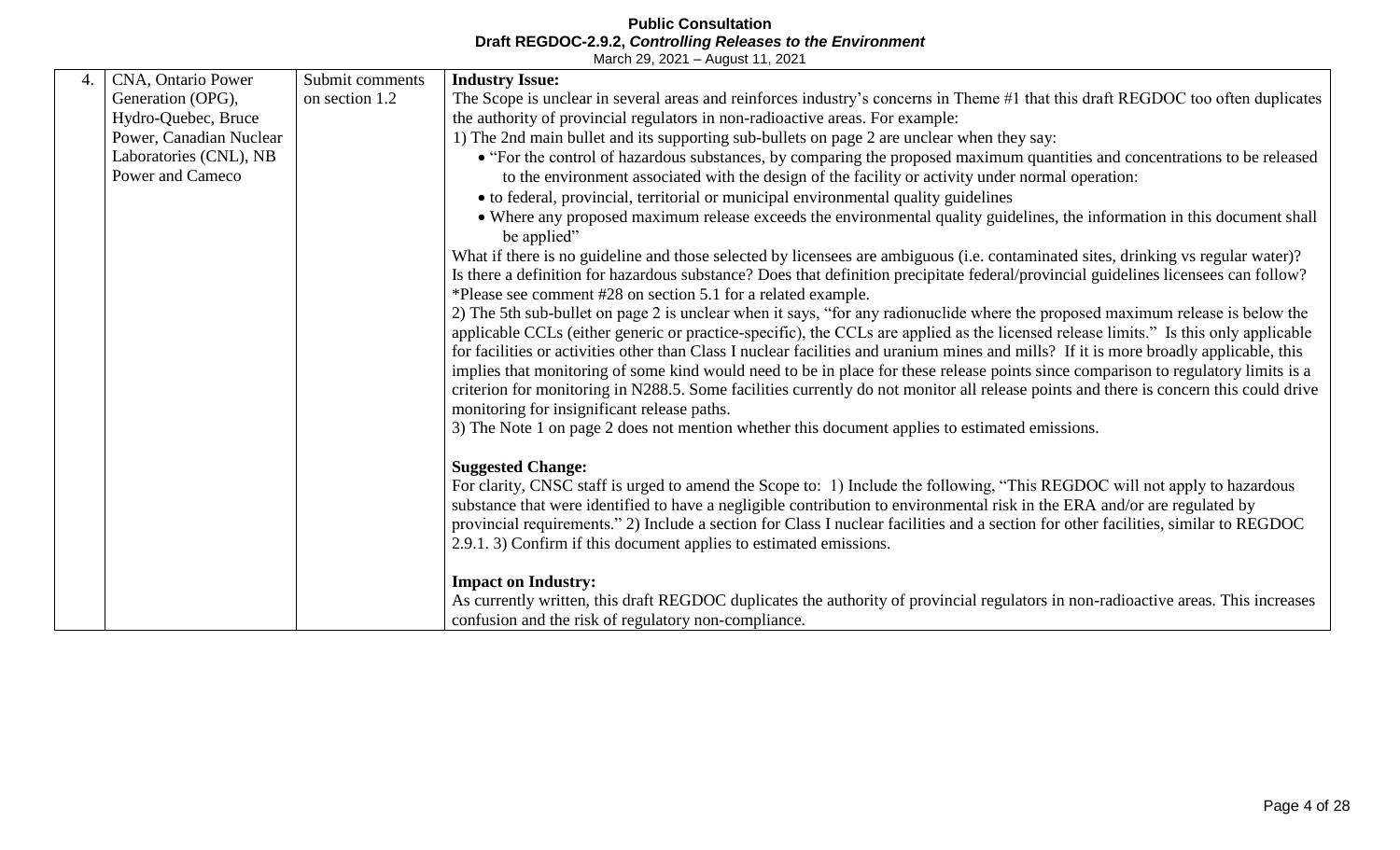| 5. | CAN, OPG, Hydro-     | Submit comments    | <b>Industry Issue: Major</b>                                                                                                                                                                                   |
|----|----------------------|--------------------|----------------------------------------------------------------------------------------------------------------------------------------------------------------------------------------------------------------|
|    | Quebec, Bruce Power, | on section 1.2     | As per Themes #3 and #6, the requirements and methodologies used to derive release limits are unclear, as are the applications of                                                                              |
|    | CNL, NB Power and    |                    | some passages to decommissioning activities. For example:                                                                                                                                                      |
|    | Cameco.              |                    | 1) The Scope's 1st paragraph says this document "applies to nuclear facilities or activities that, under normal operation, release or                                                                          |
|    |                      |                    | intend to release nuclear substances or hazardous substances to the environment, either through direct releases to air, surface                                                                                |
|    |                      |                    | water, sewer, or through the ground, including where natural or engineered barriers for control are proposed or incorporated and                                                                               |
|    |                      |                    | require control." Does this mean that release limits are not required during decommissioning activities? Are facilities in                                                                                     |
|    |                      |                    | decommissioning considered in "normal operation" as per figure 4C or with a "major modification" as per figure 4B? For a                                                                                       |
|    |                      |                    | nuclear power plant, what is "normal operation"? Is it only applicable when the station is generating electricity, the core is fully                                                                           |
|    |                      |                    | loaded and the heavy water systems are pressurized?                                                                                                                                                            |
|    |                      |                    | 2) Section 4.2 raises questions about how the concept of BATEA applies for decommissioning activities. The document says, "A                                                                                   |
|    |                      |                    | BATEA assessment shall contain the following elementsidentification of the maximum predicted design release                                                                                                    |
|    |                      |                    | characteristics." Predicting the releases from decommissioning of one-of-a-kind facilities will be difficult, if not impossible.                                                                               |
|    |                      |                    | Similarly, doing an assessment on different technologies and how it changes the emissions estimate will be near impossible.                                                                                    |
|    |                      |                    | 3) Section 5 discusses Licenced Release Limits, but does not clarify the status of release limits that have already been established<br>and agreed with the CNSC? Can these legacy limits continue to be used? |
|    |                      |                    |                                                                                                                                                                                                                |
|    |                      |                    | <b>Suggested Change:</b>                                                                                                                                                                                       |
|    |                      |                    | CNSC staff is urged to clarify the requirements and methodologies used to derive release limits and: 1) Clarify the applicability of                                                                           |
|    |                      |                    | the document to facilities undergoing decommissioning and what is meant by "normal operation."2) Amend the 1st sentence in                                                                                     |
|    |                      |                    | 4.2 to read, "A BATEA assessment shall may contain the following elements:" 3) Confirm that legacy limits already established                                                                                  |
|    |                      |                    | and agreed with the CNSC can continue to be used.                                                                                                                                                              |
|    |                      |                    |                                                                                                                                                                                                                |
|    |                      |                    | <b>Impact on Industry:</b>                                                                                                                                                                                     |
|    |                      |                    | Predicting the releases from decommissioning of one-of-a-kind facilities will be difficult if not impossible. Unclear expectations                                                                             |
|    |                      |                    | increase the risk of regulatory uncertainty and confusion.                                                                                                                                                     |
| 6. | CNA, OPG, Hydro-     | Submit comments    | <b>Industry Issue: Clarification</b>                                                                                                                                                                           |
|    | Quebec, Bruce Power, | on section 2.1 and | The 1st paragraph says, "Facilities and activities with radiation risks are required to be designed, built, authorized, operated and                                                                           |
|    | CNL, NB Power and    | 2.1.1              | maintained in a manner that prevents or minimizes radioactive releases " Should this be risk-based?                                                                                                            |
|    | Cameco.              |                    |                                                                                                                                                                                                                |
|    |                      |                    | <b>Suggested Change:</b>                                                                                                                                                                                       |
|    |                      |                    | Clarify if this should be risk-based.                                                                                                                                                                          |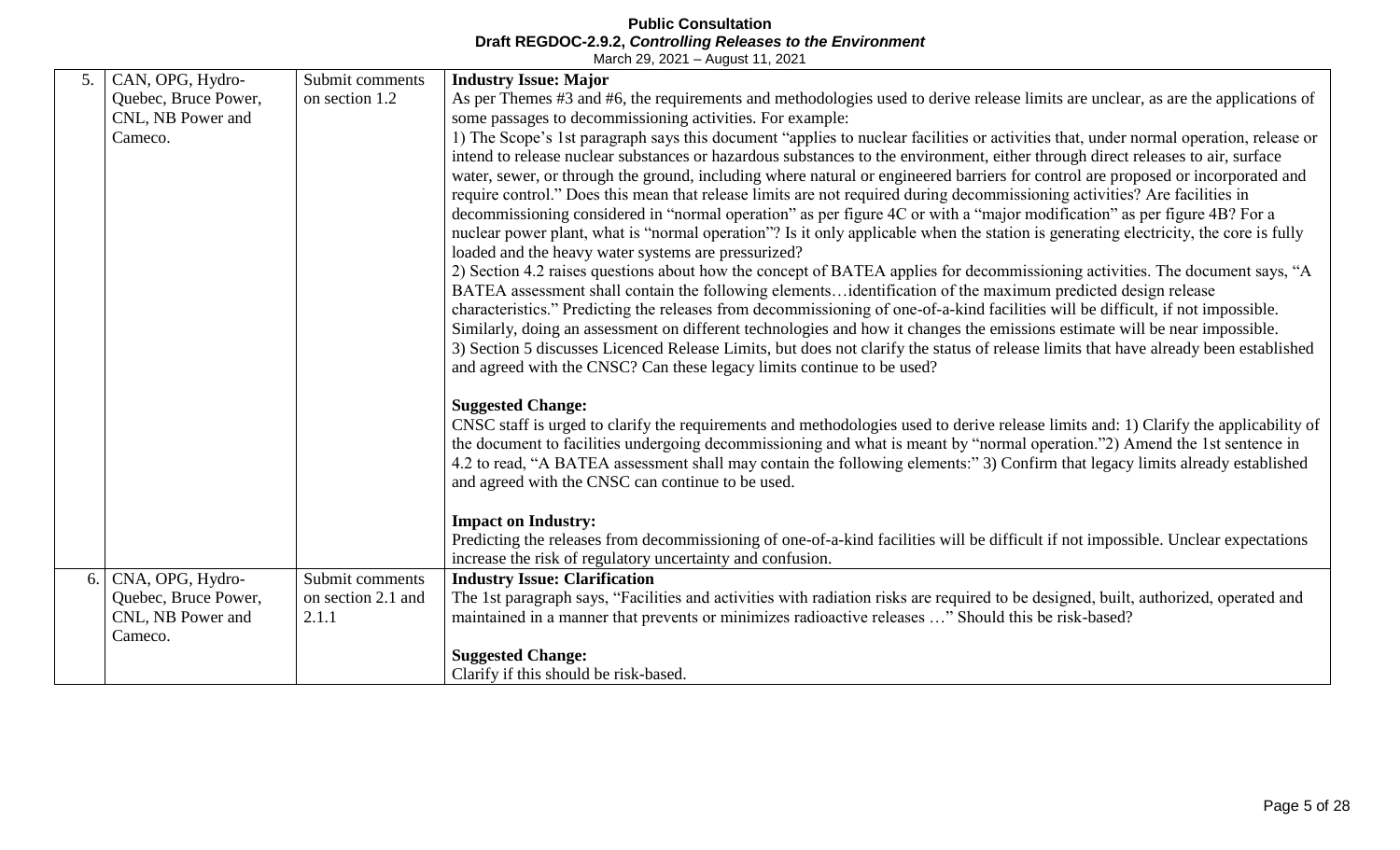|    | CNA, OPG, Hydro-<br>Quebec, Bruce Power, | Submit comments<br>on section 2.1 and | <b>Industry Issue: Major</b><br>It is unclear from this draft which licensee will specify a constraint when there are multiple licensees in close proximity.                                                                                                            |
|----|------------------------------------------|---------------------------------------|-------------------------------------------------------------------------------------------------------------------------------------------------------------------------------------------------------------------------------------------------------------------------|
|    | CNL, NB Power and                        | 2.1.1                                 |                                                                                                                                                                                                                                                                         |
|    | Cameco.                                  |                                       | <b>Suggested Change:</b>                                                                                                                                                                                                                                                |
|    |                                          |                                       | Provide guidance on how this could be accomplished (at the Bruce Power and Gentilly-2 sites, for example).                                                                                                                                                              |
|    |                                          |                                       | <b>Impact on Industry:</b>                                                                                                                                                                                                                                              |
|    |                                          |                                       | Unclear expectations increase the risk of regulatory non-compliance.                                                                                                                                                                                                    |
| 8. | CNA, OPG, Hydro-                         | Submit comments                       | <b>Industry Issue: Major</b>                                                                                                                                                                                                                                            |
|    | Quebec, Bruce Power,                     | on section 2.1 and                    | As per Theme #3, licensees have concerns with maximum release limits throughout the document, including the following                                                                                                                                                   |
|    | CNL, NB Power and<br>Cameco.             | 2.1.1                                 | passages from section 2.1.1: The 1st paragraph on page 6, which reads, "The maximum predicted design  establishes the<br>licensed release limits." • The 1st full paragraph on page 8, which says, "The maximum releases associated with the approved                   |
|    |                                          |                                       | optimized design (which includes the addition of a margin for operational flexibility) becomes the authorized release                                                                                                                                                   |
|    |                                          |                                       | limits." Industry is concerned that: • Setting the authorized release limits as the initial design maximum value may be overly                                                                                                                                          |
|    |                                          |                                       | prescriptive and may not consider future operational states for the facility.• The level of effort and uncertainty involved in an                                                                                                                                       |
|    |                                          |                                       | estimate of the maximum release from a facility is significant. What about the fact that the maximum predicted release for normal                                                                                                                                       |
|    |                                          |                                       | operations may be below the action level which is related to an accident scenario? It's unclear how authorized licensed release<br>limits get authorized? Are they based on N288.8? Are they also applicable to non-radiological items? The CNSC has said the           |
|    |                                          |                                       | intent is not to replace or duplicate other legislation. How is applicability and adequacy determined? Revision of release limits                                                                                                                                       |
|    |                                          |                                       | may also have negative impacts to public perception. > When applying optimization and setting authorized release limits, it is                                                                                                                                          |
|    |                                          |                                       | necessary to choose the time when doses are at the maximum value. The size of practice may change from year to year. Therefore,                                                                                                                                         |
|    |                                          |                                       | for optimization decisions, the relevance is the year when the practice reaches its maximum size.                                                                                                                                                                       |
|    |                                          |                                       | <b>Suggested Change:</b>                                                                                                                                                                                                                                                |
|    |                                          |                                       | For future drafts, CNSC staff is urged to: • Clarify the text throughout. For example, amend the 1st paragraph on page 6 to read,                                                                                                                                       |
|    |                                          |                                       | "The maximum predicted design quantities and concentrations corresponding to the year when the facility has reached its                                                                                                                                                 |
|    |                                          |                                       | maximum size and is the best option (with respect to optimization), along with a margin of error to provide operational flexibility,                                                                                                                                    |
|    |                                          |                                       | establish the licensed release limits." • Clarify how licensed release limits get authorized.                                                                                                                                                                           |
|    |                                          |                                       | <b>Impact on Industry:</b>                                                                                                                                                                                                                                              |
|    |                                          |                                       | As written, this approach may be overly prescriptive and not consider future operational states for facilities.                                                                                                                                                         |
|    |                                          |                                       | The level of uncertainty involved in estimating emissions from new facilities can be quite significant. Turning these estimates into                                                                                                                                    |
|    |                                          |                                       | regulatory limits which would be considered a violation of the licence if exceeded is a potential error trap. In addition, as written,<br>the guidance could lead to a situation where the release limit is calculated to be below the action level. This would require |
|    |                                          |                                       | lowering of the action level, which could then lead to unnecessary exceedances and increased administrative burden and                                                                                                                                                  |
|    |                                          |                                       | regulatory oversight.                                                                                                                                                                                                                                                   |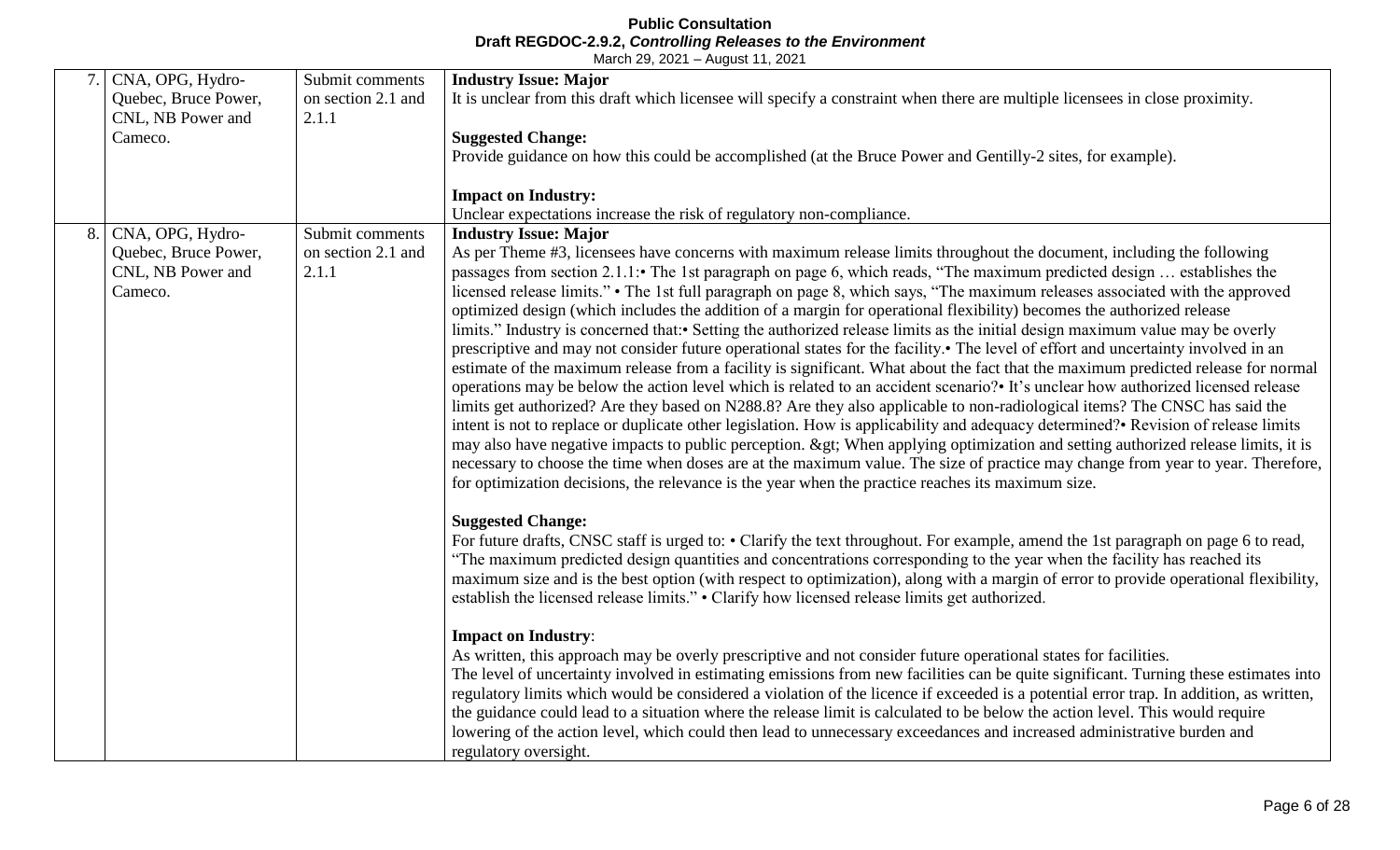| 9.        | CNA, OPG, Hydro-<br>Quebec, Bruce Power,<br>CNL, NB Power and<br>Cameco. | Submit comments<br>on section 2.1 and<br>2.1.1 | <b>Industry Issue: Clarification</b><br>The 1st sentence beneath Figure 1 could be interpreted to require optimization beyond 10 uSv/year. Previous sections refer to 10<br>µSv/yr as the "de-minimus" dose, representing levels in which no further regulatory control is necessary. As written, this<br>introduces the potential for misapplication of the optimization principle – or misinterpretations of the requirements by licensees or<br>other stakeholders. |
|-----------|--------------------------------------------------------------------------|------------------------------------------------|------------------------------------------------------------------------------------------------------------------------------------------------------------------------------------------------------------------------------------------------------------------------------------------------------------------------------------------------------------------------------------------------------------------------------------------------------------------------|
|           |                                                                          |                                                | <b>Suggested Change:</b><br>Revise to read, "doses approximating 10 µSv/year are recommended as the level below which further optimization and<br>application of BATEA is no longer necessary"                                                                                                                                                                                                                                                                         |
|           | 10 CNA, OPG, Hydro-<br>Quebec, Bruce Power,<br>CNL, NB Power and         | Submit comments<br>on section 2.1.2            | <b>Industry Issue: Major</b><br>As currently written, page 8 of this section is unclear as to when mixing zone models apply.                                                                                                                                                                                                                                                                                                                                           |
|           | Cameco.                                                                  |                                                | <b>Suggested Change:</b><br>For clarity, future drafts should state where mixing zone models apply, i.e. conventional or radiological effluent, thermal effluent.                                                                                                                                                                                                                                                                                                      |
|           |                                                                          |                                                | <b>Impact on Industry:</b><br>Unclear expectations and wording variations between related regulatory documents increase the risk of non-compliance                                                                                                                                                                                                                                                                                                                     |
| <b>11</b> | CNA, OPG, Hydro-<br>Quebec, Bruce Power,<br>CNL, NB Power and<br>Cameco. | Submit comments<br>on section 2.1.2            | <b>Industry Issue: Major</b><br>The EMS wording on page 9 is different than that in ISO 14001. Items identified through the ERA are not a requirement to be in<br>the policy.                                                                                                                                                                                                                                                                                          |
|           |                                                                          |                                                | <b>Suggested Change:</b><br>Revise future drafts to align with ISO 14001. Recommend it read, "An organization's environmental policy includes a<br>commitment to continuous improvement, pollution prevention and can include a commitment to sustainable development and<br>adaptive management."                                                                                                                                                                     |
|           |                                                                          |                                                | <b>Impact on Industry:</b><br>Unclear expectations and wording variations between related regulatory documents increase the risk of non-compliance                                                                                                                                                                                                                                                                                                                     |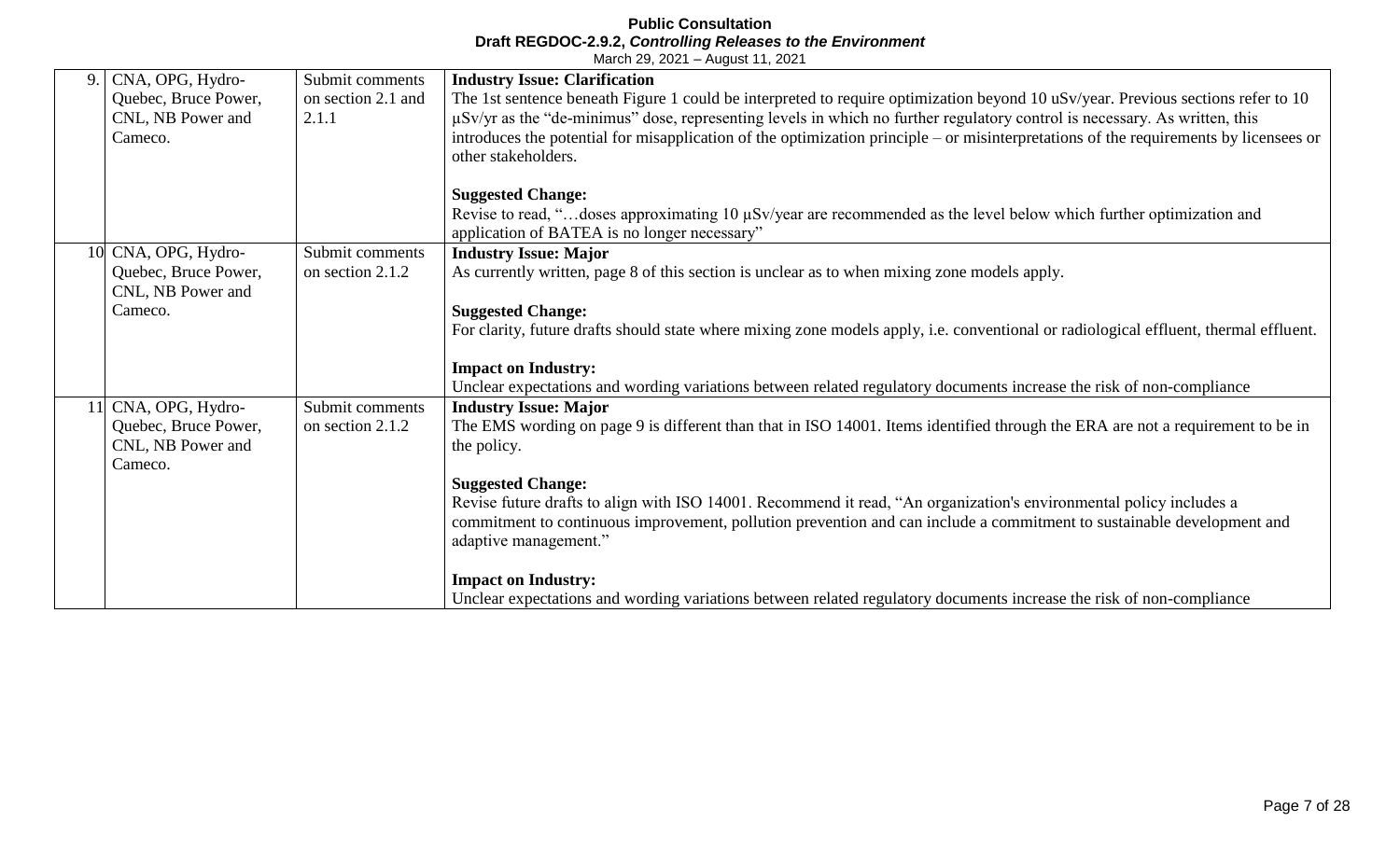|    | CNA, OPG, Hydro-                                     | Submit comments  | <b>Industry Issue: Major</b>                                                                                                                                                                                                                                                                                                                                                                                                                                                                                                     |
|----|------------------------------------------------------|------------------|----------------------------------------------------------------------------------------------------------------------------------------------------------------------------------------------------------------------------------------------------------------------------------------------------------------------------------------------------------------------------------------------------------------------------------------------------------------------------------------------------------------------------------|
|    | Quebec, Bruce Power,<br>CNL, NB Power and<br>Cameco. | on section 2.1.2 | As per Theme #5, there is a lack of clarity regarding the term "environmental release targets" and how these targets will be<br>applied throughout this draft REGDOC. This includes the passage on page 8 which reads, "The results of the ERA are used to<br>identify what contaminants or physical stressors require mitigation measures and the environmental release targets used to inform<br>the design of such mitigation measures (see appendix B)." Licensees do not understand what this means. There is no definition |
|    |                                                      |                  | for release target so it is unclear how it relates to the ERA or the release limit. *Please see comments 24, 39 and 44 for related<br>examples.                                                                                                                                                                                                                                                                                                                                                                                  |
|    |                                                      |                  | <b>Suggested Change:</b>                                                                                                                                                                                                                                                                                                                                                                                                                                                                                                         |
|    |                                                      |                  | Clarify what the term "environmental release targets" means and how it relates to the ERA or the release limit.                                                                                                                                                                                                                                                                                                                                                                                                                  |
|    |                                                      |                  | <b>Impact on Industry:</b>                                                                                                                                                                                                                                                                                                                                                                                                                                                                                                       |
|    |                                                      |                  | Unclear expectations increase the risk of regulatory non-compliance.                                                                                                                                                                                                                                                                                                                                                                                                                                                             |
| 13 | CNA, OPG, Hydro-                                     | Submit comments  | <b>Industry Issue: Major</b>                                                                                                                                                                                                                                                                                                                                                                                                                                                                                                     |
|    | Quebec, Bruce Power,                                 | on section 2.2   | The use of "maximum predicted design release" or the predicted design release could be interpreted as being the upper range of                                                                                                                                                                                                                                                                                                                                                                                                   |
|    | CNL, NB Power and                                    |                  | normal operations (e.g., 97.5th percentile of historical data). The maximum predicted design release value appears to be intended                                                                                                                                                                                                                                                                                                                                                                                                |
|    | Cameco.                                              |                  | to be between the upper range of normal operations and the action level. The figures show that the upper range of normal                                                                                                                                                                                                                                                                                                                                                                                                         |
|    |                                                      |                  | operations, which is to be based on actual or predicted data (based on N288.8-17), is well below this "licensed release limit." This                                                                                                                                                                                                                                                                                                                                                                                             |
|    |                                                      |                  | is a concern in 5.1 where an existing facility can identify the maximum predicted design release concentrations and quantities                                                                                                                                                                                                                                                                                                                                                                                                   |
|    |                                                      |                  | based on historical performance data and it is a concern for operations that use a batch release system whereby the concentrations                                                                                                                                                                                                                                                                                                                                                                                               |
|    |                                                      |                  | released are very controlled and only released when acceptable.                                                                                                                                                                                                                                                                                                                                                                                                                                                                  |
|    |                                                      |                  | <b>Suggested Change:</b>                                                                                                                                                                                                                                                                                                                                                                                                                                                                                                         |
|    |                                                      |                  | The licensed release limit should only be referred to as the licensed released limits or the authorized release limit to align with                                                                                                                                                                                                                                                                                                                                                                                              |
|    |                                                      |                  | CSA N288.8-17 as per Theme $#2$ .                                                                                                                                                                                                                                                                                                                                                                                                                                                                                                |
|    |                                                      |                  | <b>Impact on Industry:</b>                                                                                                                                                                                                                                                                                                                                                                                                                                                                                                       |
|    |                                                      |                  | Confusion and uncertainty are created by introducing a term that is inconsistent with CSA standards.                                                                                                                                                                                                                                                                                                                                                                                                                             |
|    |                                                      |                  |                                                                                                                                                                                                                                                                                                                                                                                                                                                                                                                                  |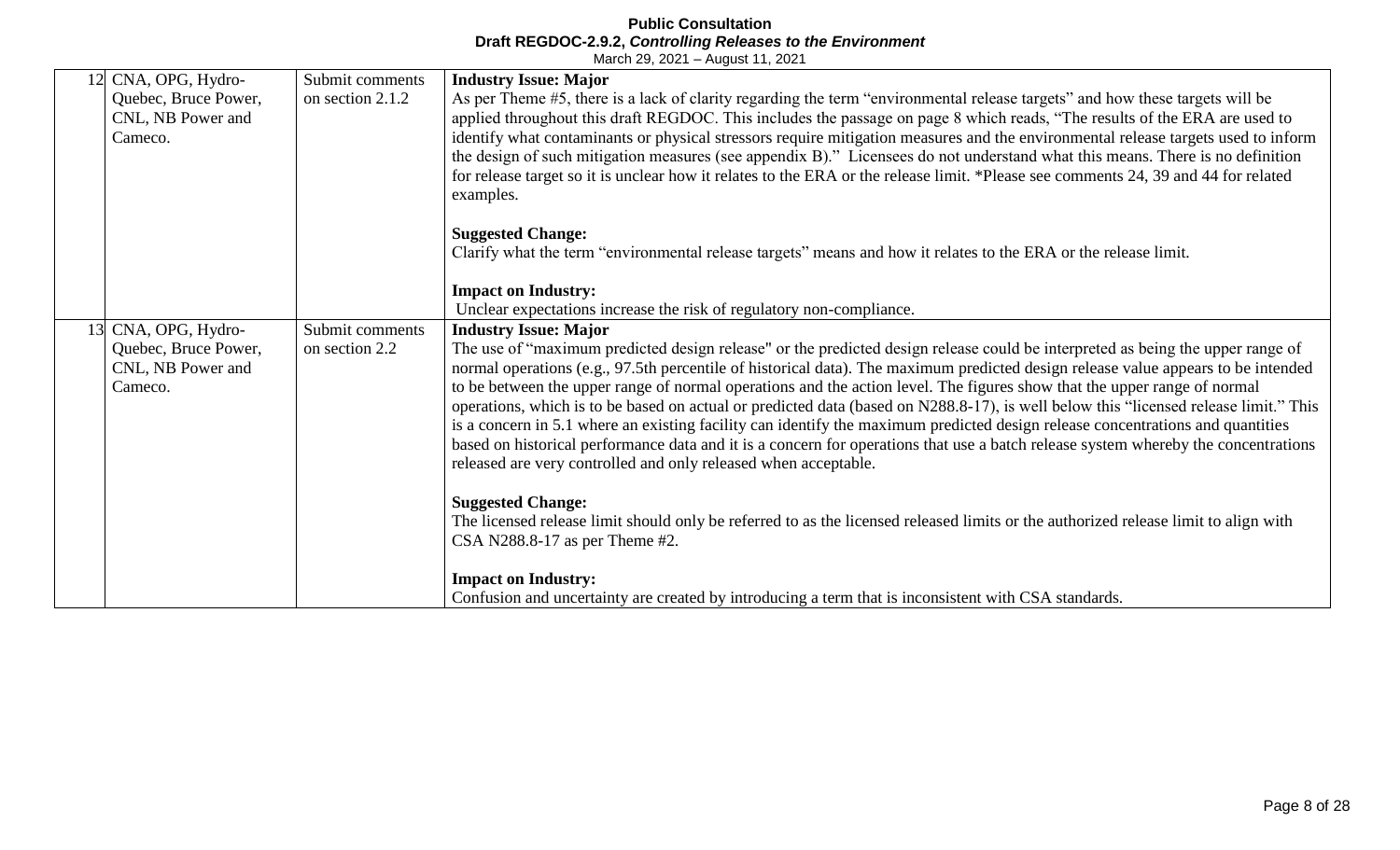|    | CNA, OPG, Hydro-<br>Quebec, Bruce Power,<br>CNL, NB Power and<br>Cameco.    | Submit comments<br>on section 2.2   | <b>Industry Issue: Clarification</b><br>As per Theme #2, Figure 2 is very similar to Figure 1 in CSA N288.8-17 and should be referenced for consistency. There are two<br>different regions in Figure 2 that describe normal operations – "upper value of normal operation" and "Normal Operation/region<br>of optimization (BATEA/ALARA)," which may create confusion.<br>Figure 2 shows that the "maximum predicted design release" should be the same as the licensed release limit." This is not<br>practicable as the maximum of normal operations likely falls between the upper value of normal operations (e.g., 95th percentile)<br>and the action level based on N288.8-17. This would result in a licensed limit below the action level. |
|----|-----------------------------------------------------------------------------|-------------------------------------|-----------------------------------------------------------------------------------------------------------------------------------------------------------------------------------------------------------------------------------------------------------------------------------------------------------------------------------------------------------------------------------------------------------------------------------------------------------------------------------------------------------------------------------------------------------------------------------------------------------------------------------------------------------------------------------------------------------------------------------------------------|
|    |                                                                             |                                     | <b>Suggested Change:</b><br>Revise Figure 2 to align with Figure 1 in CSA N288.8-17 and reference this figure as it is very similar and set the "maximum<br>predicted design release" between the upper value of normal operations (e.g., 95th percentile) and the action level.                                                                                                                                                                                                                                                                                                                                                                                                                                                                    |
|    | 15 CNA, OPG, Hydro-<br>Quebec, Bruce Power,<br>CNL, NB Power and<br>Cameco. | Submit comments<br>on section 2.2.1 | <b>Industry Issue: Clarification</b><br>This section incorrectly describes administrative levels as the upper range of normal operation when the level may be lower or<br>higher than the upper value of normal operation when all factors are considered.                                                                                                                                                                                                                                                                                                                                                                                                                                                                                          |
|    |                                                                             |                                     | <b>Suggested Change:</b><br>Amend the 2nd sentence in the 2nd paragraph to read, "Exceeding the upper value of normal operation triggers internal<br>investigation by the licensee."                                                                                                                                                                                                                                                                                                                                                                                                                                                                                                                                                                |
| 16 | CNA, OPG, Hydro-<br>Quebec, Bruce Power,<br>CNL, NB Power and<br>Cameco.    | Submit comments<br>on section 2.2.2 | <b>Industry Issue: Clarification</b><br>The order of 2.2.2 and 2.2.3 should be reversed to list in order of importance: 1) upper value of normal operation, 2) action levels,<br>3) license release limits. This could also apply to Section 5 and 6 of the document.                                                                                                                                                                                                                                                                                                                                                                                                                                                                               |
|    |                                                                             |                                     | <b>Suggested Change:</b><br>Discuss action levels before licensed release limits within the document. This would result to changes in Section 2.2.2 and 2.2.3<br>and Section 5 and 6.                                                                                                                                                                                                                                                                                                                                                                                                                                                                                                                                                               |
| 17 | CNA, OPG, Hydro-<br>Quebec, Bruce Power,<br>CNL, NB Power and<br>Cameco.    | Submit comments<br>on section 2.2.2 | <b>Industry Issue: Clarification</b><br>Clarity is sought for the sentence, "Licensed Release limits are applicable under normal operation"<br><b>Suggested Change:</b><br>Please clarify what is meant by normal operation.                                                                                                                                                                                                                                                                                                                                                                                                                                                                                                                        |
|    | 18 Ecometrix                                                                | Submit comments<br>on section 2.2.2 | The licensed release limit is referred to as a "quantity" or "concentration". It is "set at the maximum predicted design release<br>concentration and/or quantity." However, the maximum predicted design release is also characterized by "volume". An LRL may<br>be set as an effluent concentration, but that would usually require an associated LRL for "volume" (= flow) since concentration in<br>the environment depends on the release quantity $(=\text{flow x concentration})$ . It is unclear if an LRL may be set for volume released<br>(flow). Discussion of this issue would provide clarity.                                                                                                                                       |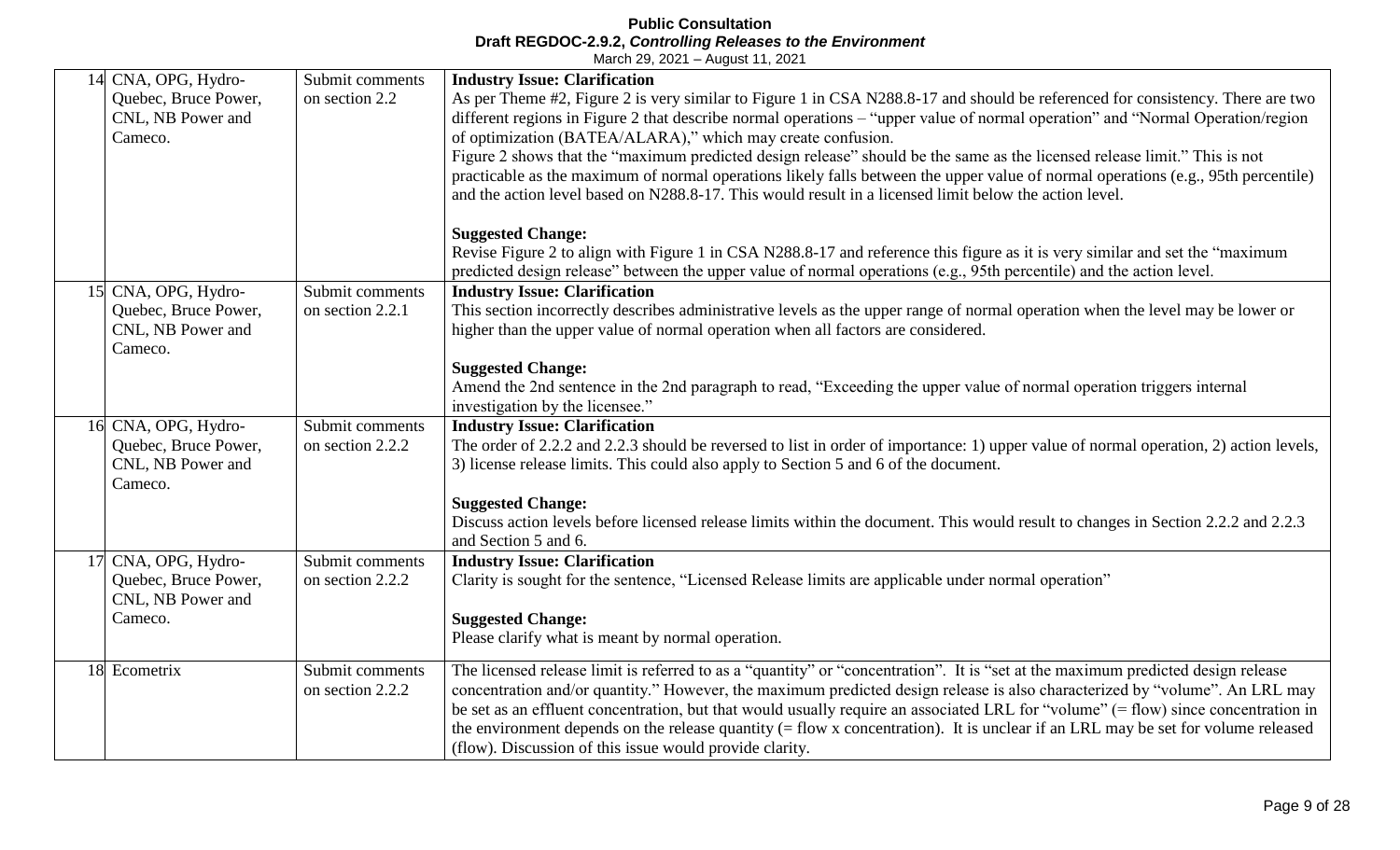| 19 CNA, OPG, Hydro-<br>Quebec, Bruce Power, | Submit comments<br>on section 2.2.3 | <b>Industry Issue: Major</b><br>Licensees have concerns with the passages on page 13 which read, "Action levels are proposed by the licensee and submitted for                                                                                                    |
|---------------------------------------------|-------------------------------------|-------------------------------------------------------------------------------------------------------------------------------------------------------------------------------------------------------------------------------------------------------------------|
| CNL, NB Power and                           |                                     | review and approval by the CNSC  Any revisions to action levels are subject to CNSC review and approval."For changes to                                                                                                                                           |
| Cameco.                                     |                                     | EALs and DRLs, current licence conditions handbooks (LCH) require the licensee to notify the CNSC (G.2. notification) and not                                                                                                                                     |
|                                             |                                     | obtain approval. An LCH should be the document that defines which items require CNSC acceptance and this requirement should                                                                                                                                       |
|                                             |                                     | not be in this REGDOC.                                                                                                                                                                                                                                            |
|                                             |                                     | <b>Suggested Change:</b>                                                                                                                                                                                                                                          |
|                                             |                                     | Licensees strongly urge staff to remove this requirement from the REGDOC.                                                                                                                                                                                         |
|                                             |                                     | This section must align with licence conditions for both EALs and licenced release limits.                                                                                                                                                                        |
|                                             |                                     |                                                                                                                                                                                                                                                                   |
|                                             |                                     | <b>Impact on Industry:</b>                                                                                                                                                                                                                                        |
|                                             |                                     | CNSC review and approval would take more time and reduce the flexibility for making changes.                                                                                                                                                                      |
| 20 CNA, OPG, Hydro-                         | Submit comments                     | <b>Industry Issue: Clarification</b>                                                                                                                                                                                                                              |
| Quebec, Bruce Power,                        | on section 2.2.3                    | As per Theme #2, CSA N288.8 states the objective of the action level is to trigger an investigation to determine if a loss of control                                                                                                                             |
| CNL, NB Power and<br>Cameco.                |                                     | of the environmental protection program has occurred. Bullet 4 states it is a trigger for a specific action to be taken.                                                                                                                                          |
|                                             |                                     | <b>Suggested Change:</b>                                                                                                                                                                                                                                          |
|                                             |                                     | Amend text to reflect the objective of the action level as defined in CSA N288.8.                                                                                                                                                                                 |
| 21 CNA, OPG, Hydro-                         | Submit comments                     | <b>Industry Issue: Clarification</b>                                                                                                                                                                                                                              |
| Quebec, Bruce Power,                        | on section 2.2.3                    | Section 2.2.3 (3rd bullet at the top of page 13) and Section 6 (page 29, 2nd paragraph) state that exceeding an action level "may                                                                                                                                 |
| CNL, NB Power and<br>Cameco.                |                                     | indicate a deviation from normal operation." This is inconsistent with Figure 2 where the range of normal operation covers any<br>action level exceedance below the licensed release limit. Although an action level exceedance could be a deviation from normal  |
|                                             |                                     | operation, this would have to also exceed the licensed release limit and, therefore, should more accurately be called a licensed                                                                                                                                  |
|                                             |                                     | release limit exceedance.                                                                                                                                                                                                                                         |
|                                             |                                     |                                                                                                                                                                                                                                                                   |
|                                             |                                     | <b>Suggested Change:</b>                                                                                                                                                                                                                                          |
|                                             |                                     | For clarity, delete the 3rd bullet in section 2.2.3 beneath "Exceeding an action level": Amend the 2nd sentence of the 2nd<br>paragraph in section 6 to read, "Exceeding an action level signals a potential reduction in the effectiveness of the program and/or |
|                                             |                                     | control measure(s)                                                                                                                                                                                                                                                |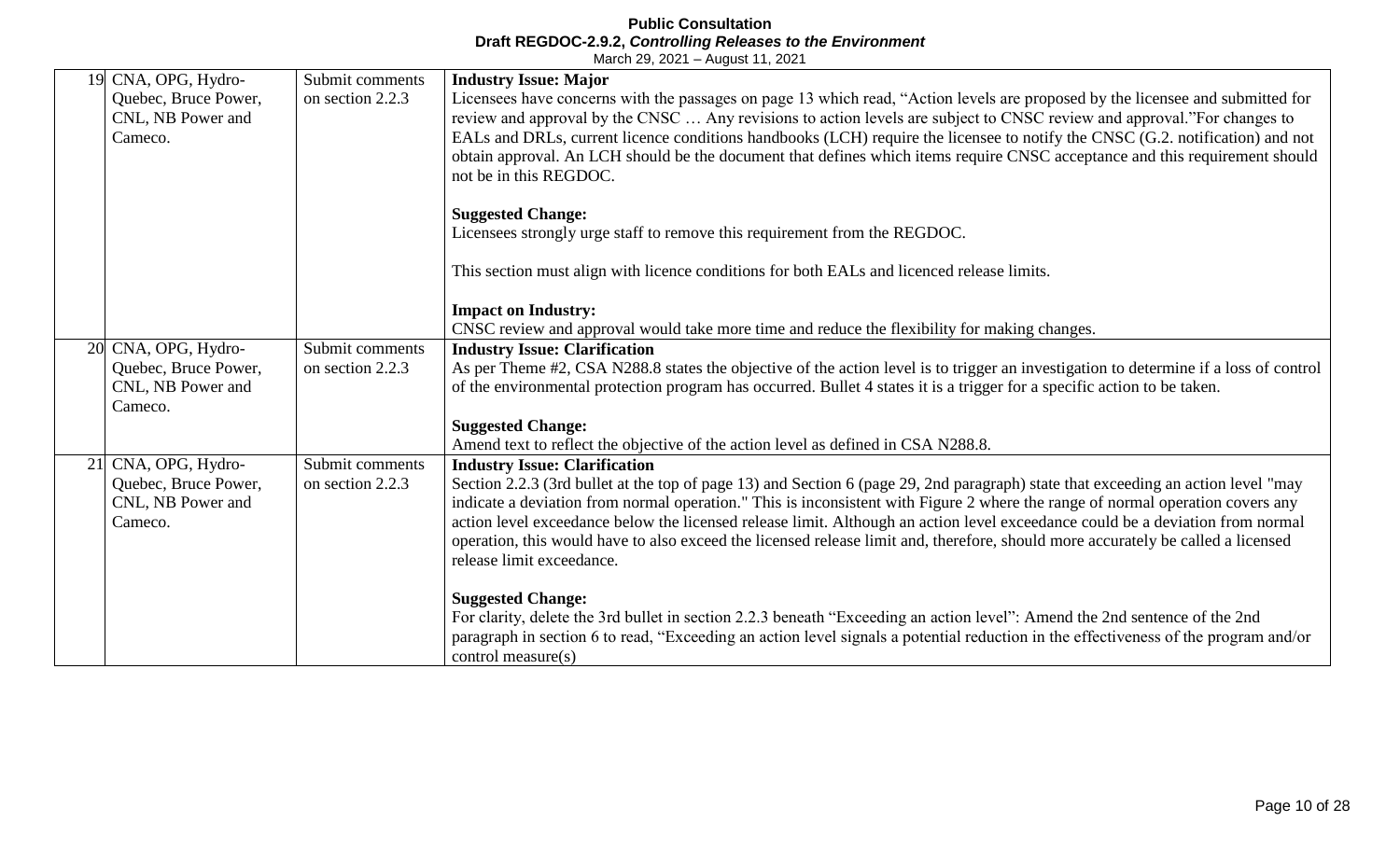| 22 CNA, OPG, Hydro-  | Submit comments | <b>Industry Issue: Clarification</b>                                                                                                 |
|----------------------|-----------------|--------------------------------------------------------------------------------------------------------------------------------------|
| Quebec, Bruce Power, | on section 3.1  | As per Theme #1, clarity is sought for the final bullet under Requirements, which requires licensees to "ensure that releases are    |
| CNL, NB Power and    |                 | not acutely lethal, in accordance with federal, provincial and territorial requirements                                              |
| Cameco.              |                 |                                                                                                                                      |
|                      |                 | <b>Suggested Change:</b>                                                                                                             |
|                      |                 | Clarify if licensees would be required to demonstrate/test for lethality even if they are below the threshold? Being below the       |
|                      |                 | guidelines should be enough proof.                                                                                                   |
| $23$ OPG             | Submit comments | <b>Industry Concern: N/A</b>                                                                                                         |
|                      | on section 3.2  | The REGDOC does not clearly identify at what life stage of the facility's "normal operation" (i.e. construction, operations, or      |
|                      |                 | decommissioning) that License Release Limits will form part of the licence application. We understand that an existing DRL may       |
|                      |                 | apply from one stage to the next (such as from commercial operations to decommissioning) but it might not be clear if the            |
|                      |                 | "normal operation" decommissioning and refurbishment impacts must be considered at the time of application. This section notes       |
|                      |                 | the use of "adaptive management" plans for unmanaged risks, but examples identified do not mention refurbishment or                  |
|                      |                 | decommissioning, which are neither unmanaged nor unknown. These activities are distinct overlays to commercial operations,           |
|                      |                 | with overlapping timelines and modified risks.                                                                                       |
|                      |                 |                                                                                                                                      |
|                      |                 | <b>Suggested Change:</b>                                                                                                             |
|                      |                 | Clarify how important decommissioning and refurbishment activities are managed – is this "adaptive management", or are there         |
|                      |                 | distinct review steps, separate from the original licence review to consider? What is the scope of the review – is it adjunct to the |
|                      |                 | existing limits, conditionally linked to operational status, etc.? Is this part of the licence for commercial operation?             |
|                      |                 | In addition, how "normal operation" can be defined while site is being end-stated. Can site use the existing operational limits      |
|                      |                 | (e.g., Action Level) until conditions stabilized from the operational phase to end of the stabilization phase?                       |
|                      |                 |                                                                                                                                      |
|                      |                 | <b>Impact on Industry:</b>                                                                                                           |
|                      |                 | Impacts from decommissioning and refurbishment activities are not necessarily equivalent or less than during commercial              |
|                      |                 | operations. There is some indication that when operating parameters change significantly (i.e. reduction of dilution flows and       |
|                      |                 | elimination of powerhouse steam supply) some emissions adversely change. This kind of review must be anticipated and                 |
|                      |                 | managed.                                                                                                                             |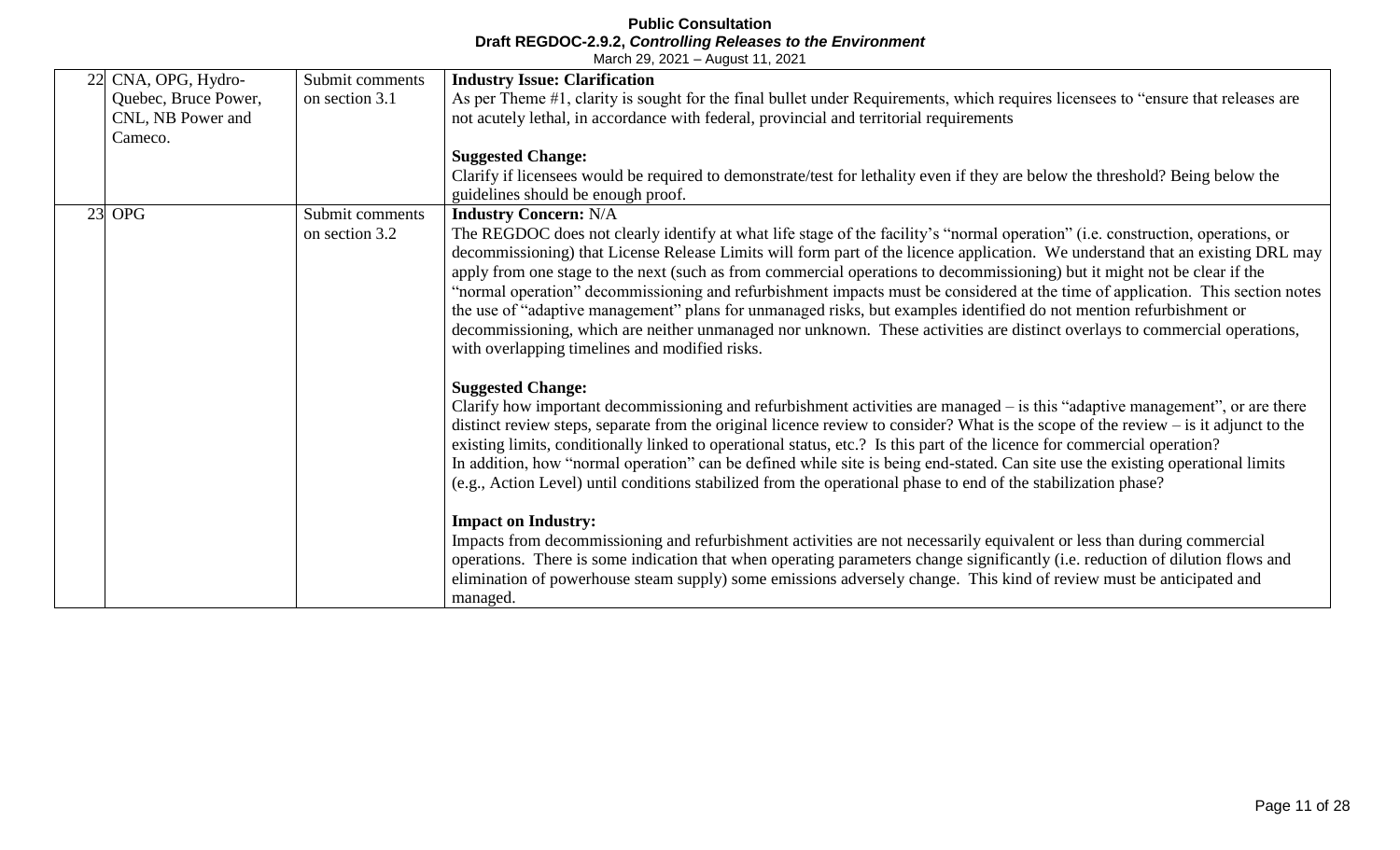|    | 24 CNA, OPG, Hydro-                                             | Submit comments                   | <b>Industry Issue: Major</b>                                                                                                                                                                                                                                                                                                                                                                                                                                                                                                                                                                                                                                                                                                            |
|----|-----------------------------------------------------------------|-----------------------------------|-----------------------------------------------------------------------------------------------------------------------------------------------------------------------------------------------------------------------------------------------------------------------------------------------------------------------------------------------------------------------------------------------------------------------------------------------------------------------------------------------------------------------------------------------------------------------------------------------------------------------------------------------------------------------------------------------------------------------------------------|
|    | Quebec, Bruce Power,<br>CNL, NB Power and<br>Cameco.            | on section 3.3                    | There is a lack of clarity in this section. Specifically:1) On page 20, "unmanaged risk" requires further clarification as "evidence<br>of significant increase in magnitude or spatial extent of a previously known risk" is an ambiguous definition. If significant risk is<br>defined on the basis of statistical significance, then a very small statistically-significant change of no biological or ecological<br>significance could result in unnecessary regulatory burden where no practical increase in risk exists.2) The timeline of<br>"immediate" is extreme as per the final bullet under Requirements. Will the requirement to notify the Commission be included in<br>REGDOC 3.1.1 and/or licence condition handbooks? |
|    |                                                                 |                                   | <b>Suggested Change:</b><br>For future drafts, CNSC staff is urged to:1) Amend the note regarding unmanaged risk to read, " evidence of a significant<br>increase in magnitude or spatial extent of a previously known risk to an extent likely to have a measurable impact on ecological or<br>biological health." Define an "unmanaged risk" and provide more fulsome examples than those provided under the note on page<br>20. Also, define type of significance and provide criteria for determining the level of significance. 2) Revise the final bullet under<br>Requirements to either "in a timely manner" or "upon completion of the ERA" rather than "immediately."                                                         |
|    |                                                                 |                                   | <b>Impact on Industry:</b><br>As written, there is a potential for risks of no biological or ecological significance to be included as unmanaged risks where<br>statistically-significant increases in risks have occurred. In addition, unclear expectations could lead to regulatory non-<br>compliances, inconsistent application across the industry and additional administrative burden with no corresponding safety<br>benefit.                                                                                                                                                                                                                                                                                                  |
| 25 | OPG, Hydro-Quebec,<br>Bruce Power, CNL, NB<br>Power and Cameco. | Submit comments<br>on section 3.3 | <b>Industry Issue: Major</b><br>These sections discuss new risks that may require adaptive management. Once a licensed limit is established, the document does<br>not indicate how it can be removed if evidence suggests it is no longer needed. Also, an adaptive management plan should be<br>allowed to be integrated into routine monitoring and reporting.                                                                                                                                                                                                                                                                                                                                                                        |
|    |                                                                 |                                   | <b>Suggested Change:</b><br>For future drafts, CNSC staff is urged to:• Add that new science or information or adaptive management may provide evidence to<br>support the elimination of a licensed release limit.• Add the process to remove the limits.• Add the following phrase to both<br>sections 3.3 and 8: "Once an adaptive management plan is established, it can be integrated in the facility's routine monitoring and<br>reporting."                                                                                                                                                                                                                                                                                       |
|    |                                                                 |                                   | <b>Impact on Industry:</b><br>As currently written, this creates regulatory burden to require managing a release limit that is no longer science-based.                                                                                                                                                                                                                                                                                                                                                                                                                                                                                                                                                                                 |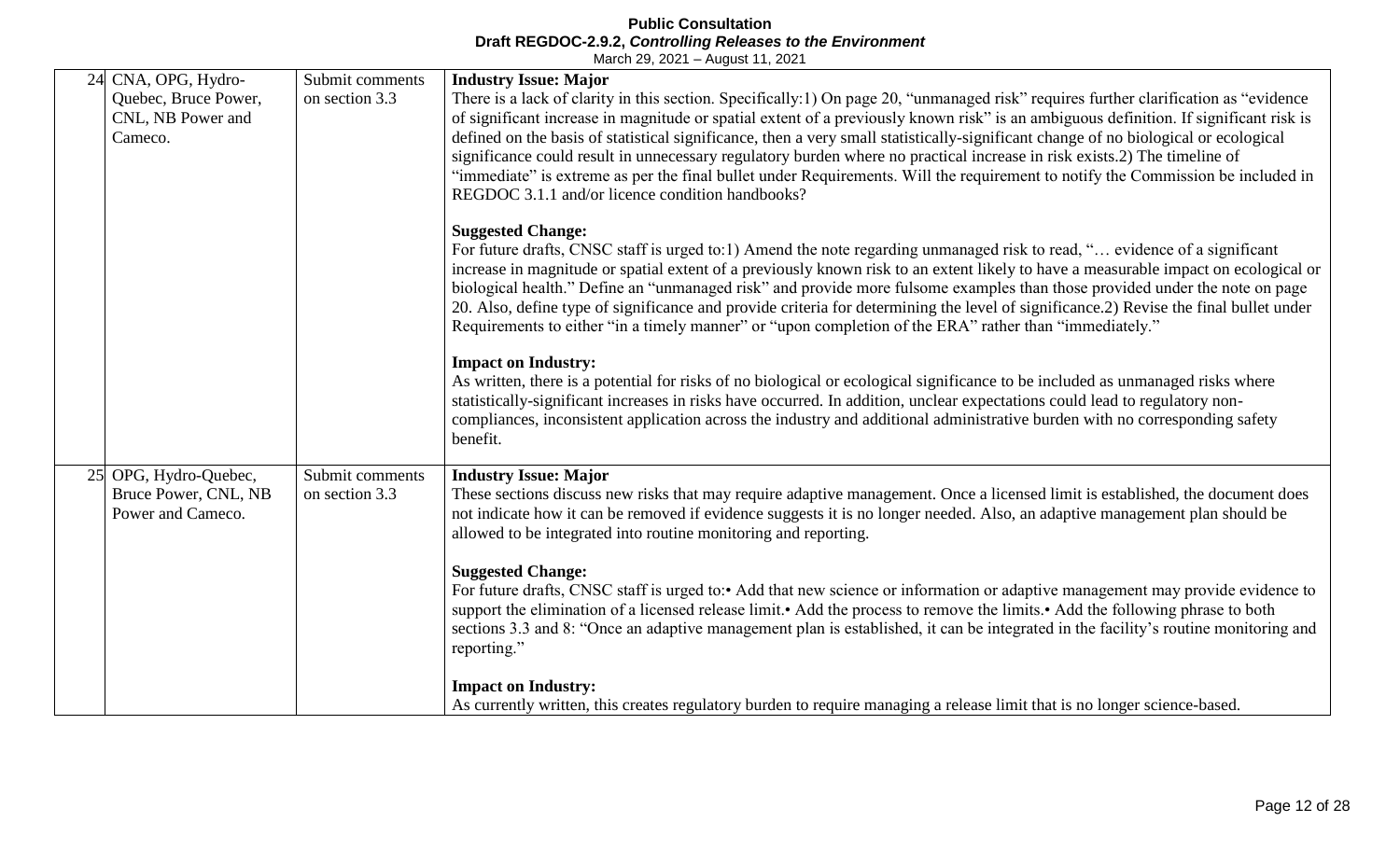|    | 26 OPG, Hydro-Quebec, | Submit comments | <b>Industry Issue: Major</b>                                                                                                                                |
|----|-----------------------|-----------------|-------------------------------------------------------------------------------------------------------------------------------------------------------------|
|    | Bruce Power, CNL, NB  | on section 3.3  | As currently written, section 3.3 states a comprehensive BATEA assessment is not required for existing facilities under normal                              |
|    | Power and Cameco.     |                 | operation unless a new risk has been identified in the ERA that merits adaptive management. It is not clear what a comprehensive                            |
|    |                       |                 | BATEA assessment is, or if this clause implies another form of BATEA assessment is required. Section 4 is also unclear on:                                  |
|    |                       |                 | 1) How to evaluate the BATEA assessment. What is considered "adequate?"                                                                                     |
|    |                       |                 | 2) How to apply to hazardous contaminants and physical stressors that are regulated by other AHJs and already have limits in                                |
|    |                       |                 | place. It is not clear how these regulatory limits should compare to 'environmental quality guidelines' and what exactly this is                            |
|    |                       |                 | referring to. There are many limits to consider. Which one do licensees choose?                                                                             |
|    |                       |                 |                                                                                                                                                             |
|    |                       |                 | <b>Suggested Change:</b><br>CNSC staff is urged to clarify section 3.3 to say that BATEA assessments are not required for existing facilities. In addition, |
|    |                       |                 | amend section 4 to:                                                                                                                                         |
|    |                       |                 | 1) Define "adequate" outcomes and provide guidance for how to evaluate a BATEA assessment and criteria for how options                                      |
|    |                       |                 | should be assessed.                                                                                                                                         |
|    |                       |                 | 2) Clarify what is considered an environmental quality guideline.                                                                                           |
|    |                       |                 |                                                                                                                                                             |
|    |                       |                 | <b>Impact on Industry:</b>                                                                                                                                  |
|    |                       |                 | Unclear expectations could lead to regulatory non-compliances, inconsistent application across the industry and additional                                  |
|    |                       |                 | administrative burden with no corresponding safety benefit.                                                                                                 |
| 27 | OPG, Hydro-Quebec,    | Submit comments | <b>Industry Concern: Clarification</b>                                                                                                                      |
|    | Bruce Power, CNL, NB  | on section 4.1  | The note on page 22 creates unnecessary confusion when it says, "Demonstration of a technology or technique as a best practice                              |
|    | Power and Cameco      |                 | on a similar industry or activity indicates that the technology or technique is economically achievable." It is not the CNSC's re-                          |
|    |                       |                 | sponsibility to deem something "'economically achievable."                                                                                                  |
|    |                       |                 |                                                                                                                                                             |
|    |                       |                 | <b>Suggested Change:</b>                                                                                                                                    |
|    |                       |                 | CNSC staff is urged to delete the note and avoid confusion. Perhaps it could cross-reference REGDOC-2.9.1.                                                  |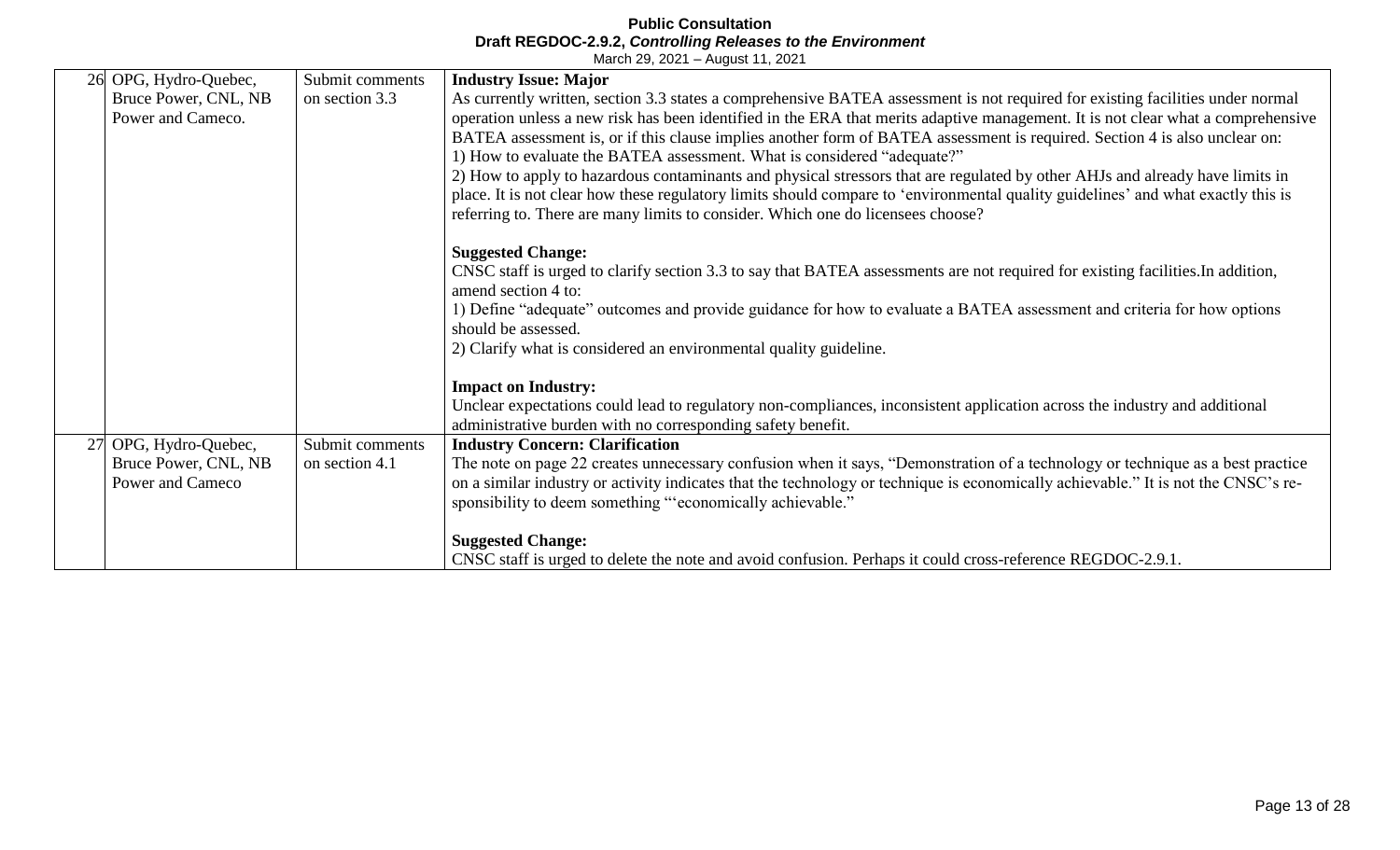|    | 28 CNA, OPG, Hydro-                                  | Submit comments | <b>Industry Issue: Major</b>                                                                                                                                                                                                                                                                                                                                                                                                                                                                                                                                                                                                                                                                                                                                                                                                                                                                 |
|----|------------------------------------------------------|-----------------|----------------------------------------------------------------------------------------------------------------------------------------------------------------------------------------------------------------------------------------------------------------------------------------------------------------------------------------------------------------------------------------------------------------------------------------------------------------------------------------------------------------------------------------------------------------------------------------------------------------------------------------------------------------------------------------------------------------------------------------------------------------------------------------------------------------------------------------------------------------------------------------------|
|    | Quebec, Bruce Power,<br>CNL, NB Power and<br>Cameco. | on section 4.2  | As per Theme #5, the draft does not clearly identify how environmental release targets fit with existing or proposed thresholds<br>and limits. Nor does it explain the intended purpose of these additional thresholds. If these targets are only part of the BATEA<br>assessment process, perhaps this REGDOC should include a figure separate from Figure 2 to compare to relevant limits for<br>context. The statement in Appendix B.1 which says, "Environmental release targets are not licensed release limits but are guides<br>in the design and development of the maximum predicted design release concentrations or the quantities that become the licensed<br>release limits" is inconsistent with Figure 2. That Figure shows the conceptual relationship of licenses release limits and that the<br>license release limit is the same as the maximum predicted design release. |
|    |                                                      |                 | <b>Suggested Change:</b><br>For future drafts, CNSC staff is urged to clarify 4.2, Appendix B.1 and Figure 2 to include how environmental release targets fit<br>into the hierarchy of licensed release limits, action levels, maximum predicted design release concentrations and normal<br>operational conditions.                                                                                                                                                                                                                                                                                                                                                                                                                                                                                                                                                                         |
|    |                                                      |                 | <b>Impact on Industry:</b><br>Unclear expectations increase the risk of regulatory non-compliance and administrative burden for licensees with no<br>corresponding safety benefit.                                                                                                                                                                                                                                                                                                                                                                                                                                                                                                                                                                                                                                                                                                           |
| 29 | CNA, OPG, Hydro-                                     | Submit comments | <b>Industry Issue: Clarification</b>                                                                                                                                                                                                                                                                                                                                                                                                                                                                                                                                                                                                                                                                                                                                                                                                                                                         |
|    | Quebec, Bruce Power,<br>CNL, NB Power and<br>Cameco. | on section 4.3  | The last two bullets on page 22 are unclear when they say:<br>• "identified as potentially exceeding federal, provincial, or territorial environmental quality guidelines before consideration of<br>treatment<br>• "identified within the ERA as meriting control" Where pre-existing limits are in place for hazardous substances, is the intention<br>for the ERA to evaluate these limits? The ERA is designed to evaluate the effects on ecological receptors and human health, not to<br>evaluate the existing regulatory action levels or licensed release limits.                                                                                                                                                                                                                                                                                                                    |
|    |                                                      |                 | <b>Suggested Change:</b><br>CNSC staff is asked to clarify the intention of these bullets.                                                                                                                                                                                                                                                                                                                                                                                                                                                                                                                                                                                                                                                                                                                                                                                                   |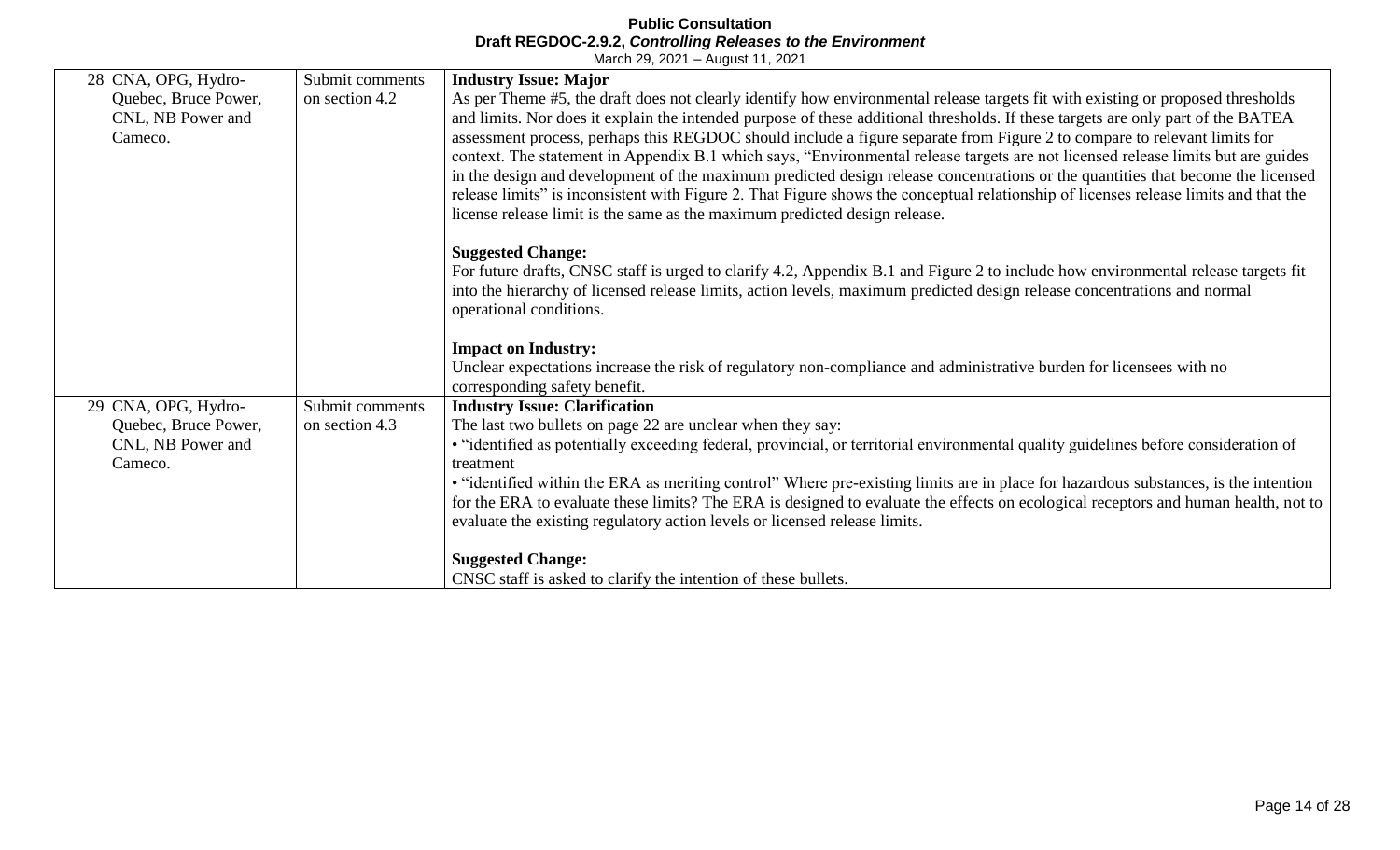| 30 CNA, OPG, Hydro-<br>Quebec, Bruce Power,<br>CNL, NB Power and<br>Cameco. | Submit comments<br>on section 5 | <b>Industry Issue: Major</b><br>License release limits do not ensure "the protection of human health and environment" but rely on federal, provincial, territorial,<br>and municipal requirements that use technology-based approaches, as noted in Section B.5.3. These approaches may include some<br>risk and is why environmental effects monitoring programs are carried out as part of the MDMER.<br><b>Suggested Change:</b><br>The section overstates the protection that license release limits offer. For future drafts, staff is asked to remove the 2nd bullet that<br>states the implementation of license release limits ensures.                                                                                                                                                                                                                                                                                                                                                                                                                                                                                                                                                                                                                                                                                                                                       |
|-----------------------------------------------------------------------------|---------------------------------|---------------------------------------------------------------------------------------------------------------------------------------------------------------------------------------------------------------------------------------------------------------------------------------------------------------------------------------------------------------------------------------------------------------------------------------------------------------------------------------------------------------------------------------------------------------------------------------------------------------------------------------------------------------------------------------------------------------------------------------------------------------------------------------------------------------------------------------------------------------------------------------------------------------------------------------------------------------------------------------------------------------------------------------------------------------------------------------------------------------------------------------------------------------------------------------------------------------------------------------------------------------------------------------------------------------------------------------------------------------------------------------|
|                                                                             |                                 | <b>Impact on Industry:</b><br>Without changes, this section creates confusion for the public and unreasonable expectations for licensees.                                                                                                                                                                                                                                                                                                                                                                                                                                                                                                                                                                                                                                                                                                                                                                                                                                                                                                                                                                                                                                                                                                                                                                                                                                             |
| 31 CNA, OPG, Hydro-<br>Quebec, Bruce Power,<br>CNL, NB Power and<br>Cameco. | Submit comments<br>on section 5 | <b>Industry Issue: Clarification</b><br>Licensees also found:1) Guidance is lacking on how to develop licensed release limits for hazardous contaminants and physical<br>stressors.2) There is a lack of clarity on the criteria for determining when an ERA is "protective." Can an ERA be protective if<br>screening criteria is not available? Is this equivalent to an HQ above 1.0? What about where the HQ is over 1 but further<br>assessment shows no biological impact of the level of the substance? Additionally, the evaluation of the protectiveness of various<br>provincial or federal criteria as having "no unreasonable risk" is far beyond the scope of the ERA. Some licensees use these<br>criteria to evaluate the presence of risk but the evaluation of the criteria themselves is the job of government, not industry. 3) A<br>lack of clarity regarding the 3rd bullet, which reads, "that the licensee is operating within the licensing basis for normal operation<br>for that facility or activity."4) The 2nd sentence in the 3rd paragraph confusing when it says, "Exceeding a licensed release limit<br>signals a loss of control of the environmental protection program and/or control measure(s) and that the licensee is operating<br>outside the licensing basis". How is this different than action levels if they both have the same purpose? |
|                                                                             |                                 | <b>Suggested Change:</b><br>For added clarity, staff is urged to:1) Clarify what an "applicable" standard guideline or objective for hazardous contaminant is<br>and provide guidance for when there is no guideline or objective available for a particular contaminant.2) Provide a common<br>methodology or criteria for determining when the ERA is considered "protective." Liaise with the CSA to consider it for inclusion<br>in N288.63) Provide clarification as to the purpose and added benefit of licensed release limits considering EALs and DRLs are<br>currently in place.4) Clarify that release limits should be risk based. Licensees already already have performance-based limits that<br>provide an indication of a potential loss of control event – action levels. It is unclear why another limit that does the same thing is<br>needed.                                                                                                                                                                                                                                                                                                                                                                                                                                                                                                                     |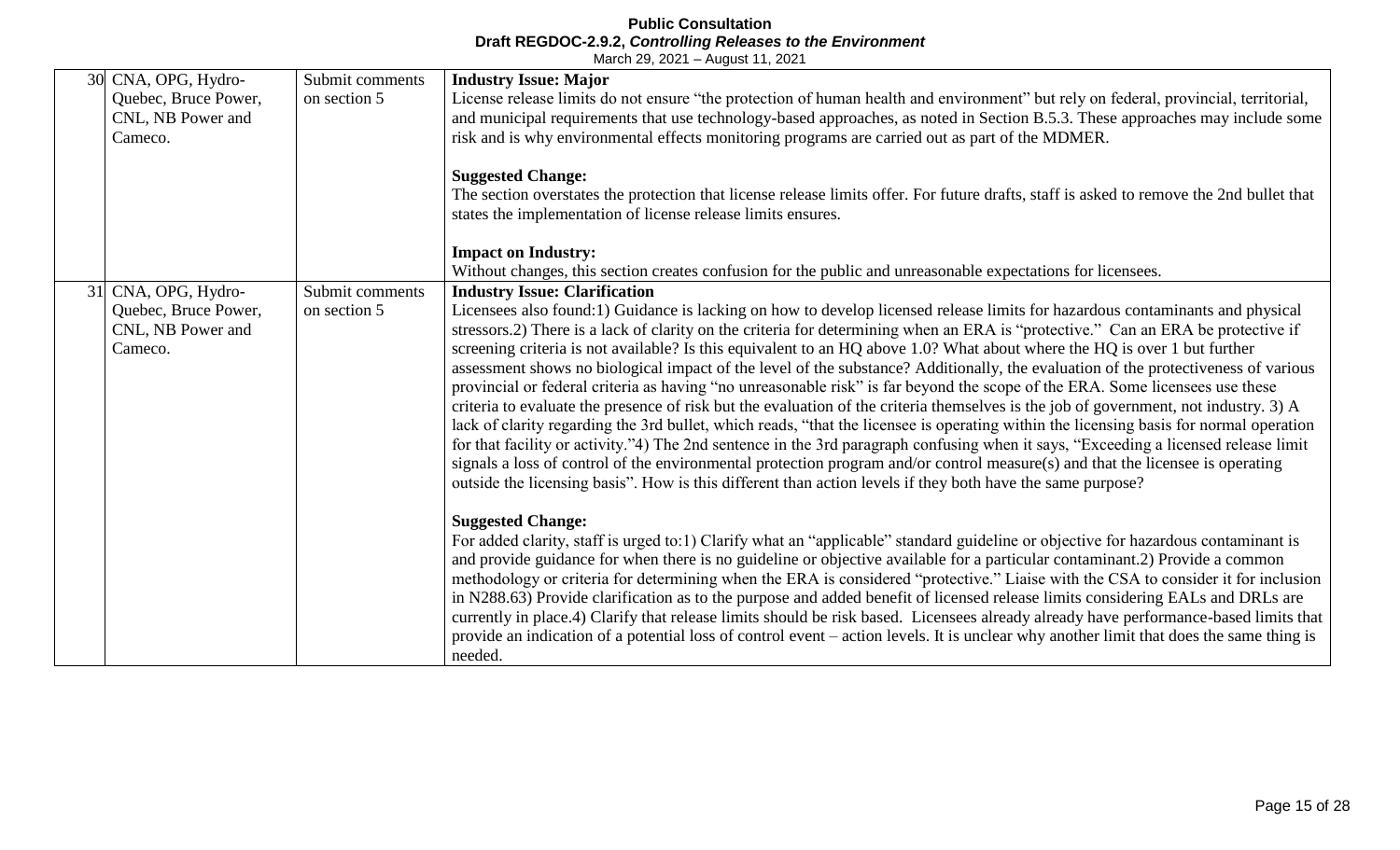| 32 CNA, OPG, Hydro-                                  | Submit comments | <b>Industry Issue: Major</b>                                                                                                                                                                                                                                                                                                                                                                                                                                                                                                                                                                                                                                                                                                                                                                                                                                                                                                                                                                                                                                                                                                                                     |
|------------------------------------------------------|-----------------|------------------------------------------------------------------------------------------------------------------------------------------------------------------------------------------------------------------------------------------------------------------------------------------------------------------------------------------------------------------------------------------------------------------------------------------------------------------------------------------------------------------------------------------------------------------------------------------------------------------------------------------------------------------------------------------------------------------------------------------------------------------------------------------------------------------------------------------------------------------------------------------------------------------------------------------------------------------------------------------------------------------------------------------------------------------------------------------------------------------------------------------------------------------|
| Quebec, Bruce Power,<br>CNL, NB Power and<br>Cameco. | on section 5.1  | Industry has questions with the note on page 27, which says, "The applicant or licensee may use the methodology described in<br>CSA N288.8, Establishing and implementing action levels for releases to the environment from nuclear facilities [5], for a<br>retrospective approach, using a percentile that represents a clear loss of control (for example, 99.99%)" If licensees are sampling<br>every 8 hours for five years, one sample would represent 0.01% of samples. Most samples are taken weekly, so the example<br>percentage in this note (99.99% cut-off for Loss of control) is slightly incongruent to industry's understood mandate to report<br>once every five years an exceedance of the AL. This approach may also put the release limit below the action level since the<br>action level is 99.7 percentile times a factor. It also implies that the licensed release limit could be exceeded, even if there is no<br>loss of control as it is based on historical data. Is the expectation that these limits will be exceeded? How does the maximum<br>probable emission rate factor into the development of these proposed new limits? |
|                                                      |                 | <b>Suggested Change:</b><br>CNSC staff is urged to clarify the intent of this note and provide more guidance on an appropriate methodology, with examples,<br>for developing license release limits. Staff should also confirm the release limits as risk-based, which would decrease potential<br>overlap with action levels.                                                                                                                                                                                                                                                                                                                                                                                                                                                                                                                                                                                                                                                                                                                                                                                                                                   |
|                                                      |                 | <b>Impact on Industry:</b><br>As written, this section could lead to a situation where the release limit is calculated to be below the action level. This would<br>require lowering of the action level which could then lead to unnecessary exceedances and increased administrative burden and<br>regulatory oversight.                                                                                                                                                                                                                                                                                                                                                                                                                                                                                                                                                                                                                                                                                                                                                                                                                                        |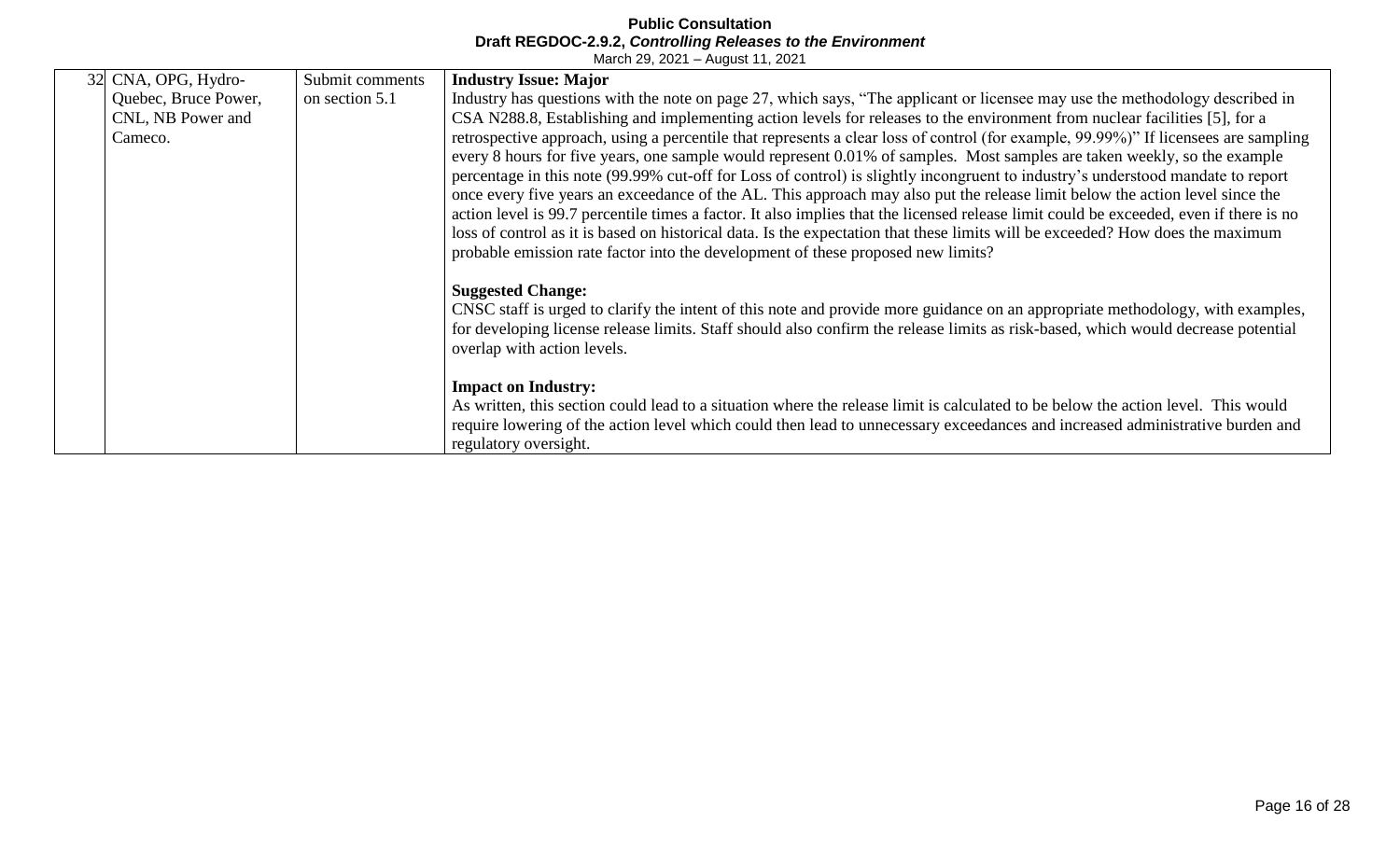| 33 CNA, OPG, Hydro-  | Submit comments | <b>Industry Issue: Major</b>                                                                                                          |
|----------------------|-----------------|---------------------------------------------------------------------------------------------------------------------------------------|
| Quebec, Bruce Power, | on section 5.1  | As per Theme #1, guidance is lacking in this section on how to develop licensed release limits for hazardous contaminants and         |
| CNL, NB Power and    |                 | physical stressors. If there are limits established by other AHJs, is a licensed release limit required? CSA N288.8 Clause 5.4.2      |
| Cameco.              |                 | excludes contaminants from requiring an EAL that are already controlled by other AHJs. If these contaminants still require a          |
|                      |                 | Licensed Release Limit, provide guidance on what these values should be, for example flow, hydraulic head, hazardous                  |
|                      |                 |                                                                                                                                       |
|                      |                 | contaminants, noise, wildlife-vehicle collisions. It seems that a license release limit would be required for all Constituents of     |
|                      |                 | Potential Concern as defined in the ERA if hazardous substances are above guidelines and objectives, which are often out-of-date.     |
|                      |                 | A license limit should be based on current science and not an out-of-date federal or provincial guideline.                            |
|                      |                 |                                                                                                                                       |
|                      |                 | <b>Suggested Change:</b>                                                                                                              |
|                      |                 | Provide guidance for developing licensed release limits for hazardous contaminants and physical stressors that (i) are already        |
|                      |                 | governed by other AHJs or (ii) do not have standard guidelines or objectives available. Add to the subsection "Identify each          |
|                      |                 |                                                                                                                                       |
|                      |                 | contaminant and physical stressor that requires a license release limit" that all available scientific information should be used in  |
|                      |                 | the decision to determine if a licensed release limit is required, if the guideline is determined to be not based on current science. |
|                      |                 |                                                                                                                                       |
|                      |                 | <b>Impact on Industry:</b>                                                                                                            |
|                      |                 | As written, this section could lead to inconsistent application across the industry and additional administrative burden for          |
|                      |                 | licensees with no corresponding safety benefit. It could also create regulatory uncertainty if licensees must comply with             |
|                      |                 | guidelines and standards that are based on current science.                                                                           |
|                      |                 |                                                                                                                                       |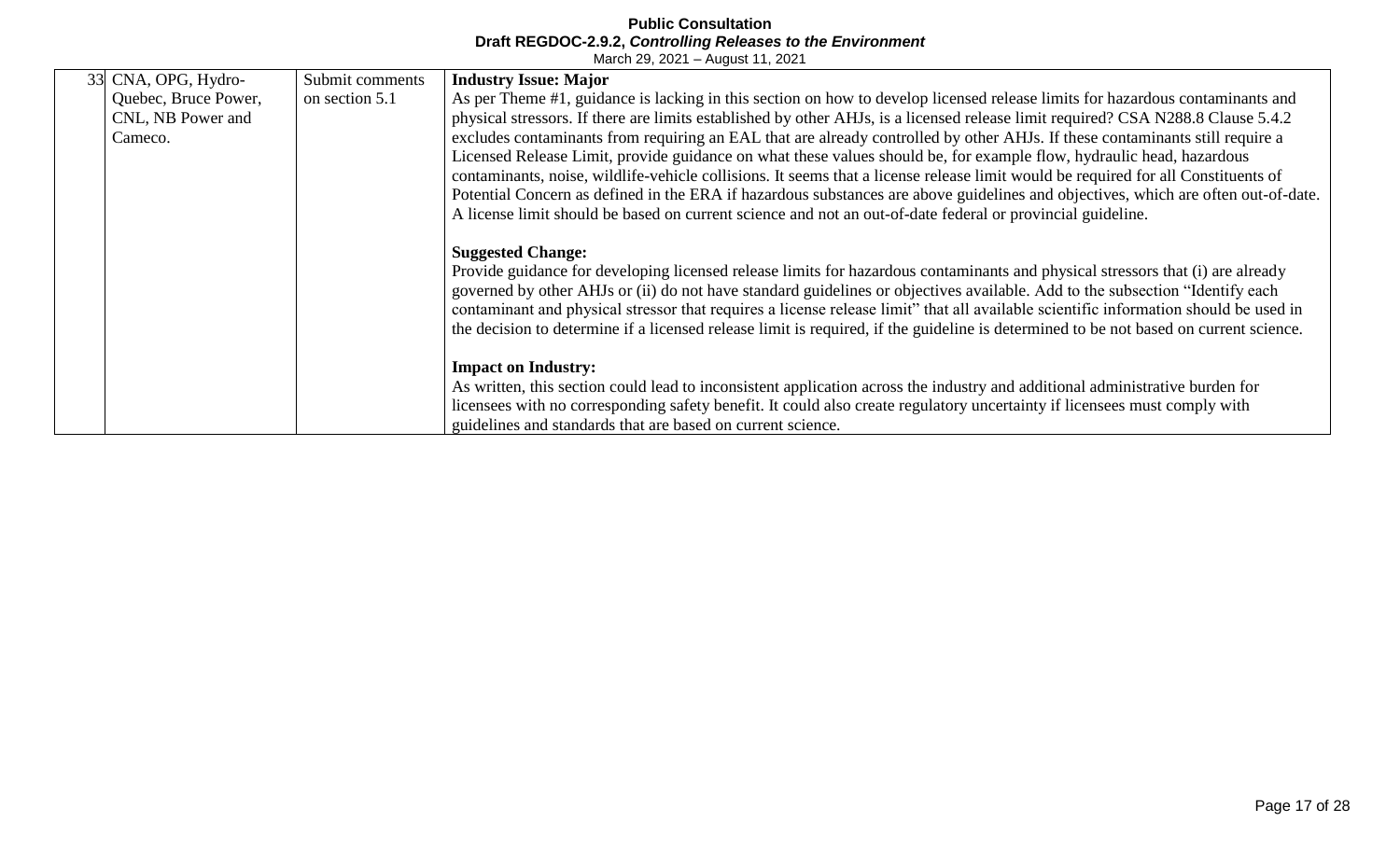| 34 CNA, OPG, Hydro-  | Submit comments | <b>Industry Issue: Major</b>                                                                                                            |
|----------------------|-----------------|-----------------------------------------------------------------------------------------------------------------------------------------|
| Quebec, Bruce Power, | on section 5.1  | This section is also unclear in the following ways:                                                                                     |
| CNL, NB Power and    |                 | 1) The statement under Guidance on page 26 which reads, "The list of points of release should be in alignment with those                |
| Cameco.              |                 | established in the effluent and/or emissions monitoring program" contradicts an earlier statement in section 5.1 that licence           |
|                      |                 | release limits should be for controlled release points. Stormwater releases or effluents that are mainly groundwater contamination      |
|                      |                 | are not controlled and these should be excluded from having release limits, as was done for action levels.                              |
|                      |                 | 2) As per Theme #1, the statement on page 26 that says, "All contaminants and physical stressors should be identified that are:         |
|                      |                 | identified as potentially exceeding federal, provincial, or territorial environmental quality guidelines" could be controversial        |
|                      |                 | because there are many limits in many jurisdictions.                                                                                    |
|                      |                 | 3) Also on page 26, further clarification is needed for how to combine all nuclear substances at a licensed facility when               |
|                      |                 | determining if the maximum predicted total effective annual dose to the public does not exceed 0.01 mSv/year.                           |
|                      |                 | 4) Regarding the 3rd bullet on page 26: If the intention is use these requirements to establish release limits, then "and adopt"        |
|                      |                 | should be deleted. It is unclear what two options the "or" between bullets 3 and 4 applies to.5) Regarding the 4th bullet on page       |
|                      |                 | 26, proposed licensed release limits may not always be applicable.6) The bullet on page 27 which reads, "otherwise, the licensed        |
|                      |                 | release limits should be established by using historical performance data" is unclear. The methodology for setting of release limits    |
|                      |                 | is too vague. Are the Licensed Release Limits applicable to each effluent                                                               |
|                      |                 | stream like the EAL (CSA N288.8) or by facility?7) On page 28, the criteria for "unreasonable risk" are unclear.                        |
|                      |                 | <b>Suggested Change:</b>                                                                                                                |
|                      |                 | For clarity, staff is urged to:                                                                                                         |
|                      |                 | 1) Amend the statement under Guidance on page 26 to read, "The list of points of release should be in alignment with those              |
|                      |                 | controlled release points established in the effluent and/or emissions monitoring program."                                             |
|                      |                 | 2) Clarify how a facility ensures is selecting the appropriate guidelines? What will be in place to ensure facilities in the same       |
|                      |                 | regions follow the same guidelines?                                                                                                     |
|                      |                 | 3) Clarify how to combine all nuclear substances for determining if licensed released limits are required or not. Is this for the total |
|                      |                 | site, or for each facility on the site?                                                                                                 |
|                      |                 | 4) Amend the 3rd bullet on page 26 to read, identify any other governmental requirements (for example, existing federal,                |
|                      |                 | provincial, territorial, and municipal requirements) or                                                                                 |
|                      |                 | 5) Amend the 4th bullet on page 26 to read, "establish the proposed licensed release limit, if applicable, based on the maximum         |
|                      |                 | predicted design release concentration or quantity"6) Provide clarity on whether the licensed release limits are specific to effluent   |
|                      |                 | stream or facility.                                                                                                                     |
|                      |                 | 7) Define what is considered "unreasonable risk." Provide a common methodology and liaise with the CSA to consider for                  |
|                      |                 | inclusion in N288.6.                                                                                                                    |
|                      |                 | <b>Impact on Industry:</b>                                                                                                              |
|                      |                 | Unclear expectations could lead to regulatory non-compliances, inconsistent application across the industry and additional              |
|                      |                 | administrative burden with no corresponding safety benefit.                                                                             |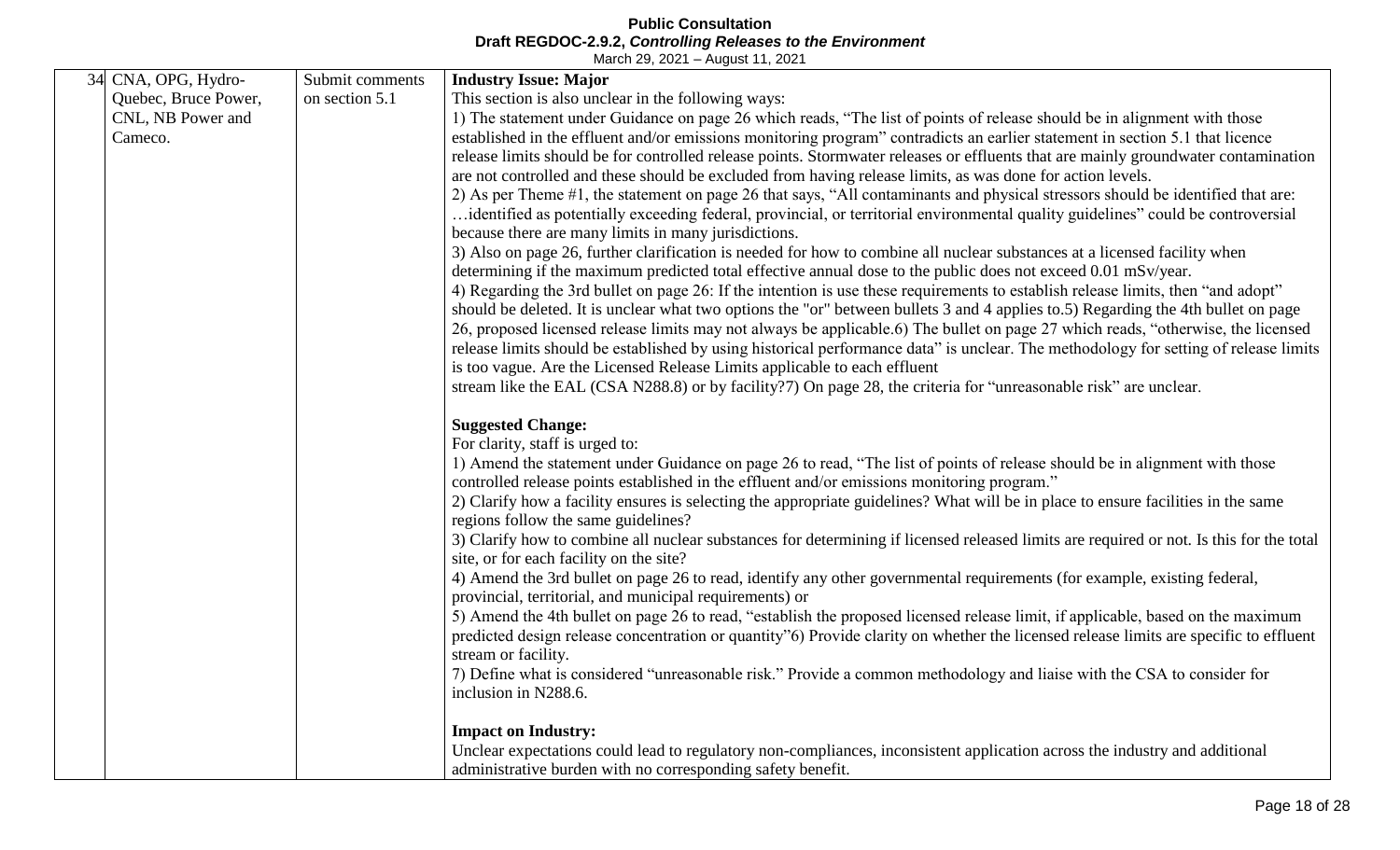| 35 CNA, OPG, Hydro-  | Submit comments | <b>Industry Issue: Major</b>                                                                                                            |
|----------------------|-----------------|-----------------------------------------------------------------------------------------------------------------------------------------|
|                      |                 |                                                                                                                                         |
| Quebec, Bruce Power, | on section 5.1  | This draft indicates a licensed limit may not be required where the applicant/licensee can demonstrate that maximum predicted           |
| CNL, NB Power and    |                 | design release is lower than applicable federal/provincial/territorial or municipal standard, guidelines or objectives. In the April 9, |
| Cameco.              |                 | 2021 information session, it was noted that the most sensitive species used to derive that limit may actually be considered, not the    |
|                      |                 | benchmark itself.                                                                                                                       |
|                      |                 |                                                                                                                                         |
|                      |                 | <b>Suggested Change:</b> As per Theme #1, update the text to note that, where provincial standards/benchmarks apply, a licence limit is |
|                      |                 | not required if the applicant or licensee can demonstrate that the maximum predicted design release or the derived value is lower       |
|                      |                 | applicable the provincial value. If a provincial guideline is in place, that should be the standard to which the effluent limit is      |
|                      |                 | compared against. For example, if a provincial value has been updated and is based on the best-available scientific information         |
|                      |                 | that should take precedent over outdated research from other jurisdictions. The value itself must be considered, not the most           |
|                      |                 | sensitive species used to derive the guideline or benchmark.                                                                            |
|                      |                 |                                                                                                                                         |
|                      |                 | <b>Impact on Industry:</b>                                                                                                              |
|                      |                 | It creates regulatory uncertainty when the best available science is not the basis for licensed limits and licensees must comply with   |
|                      |                 | inconsistent requirements.                                                                                                              |
| 36 CNA, OPG, Hydro-  | Submit comments | <b>Industry Issue: Clarification</b>                                                                                                    |
| Quebec, Bruce Power, | on section 5.1  | As per Theme #3, the methodology for setting of release limits is too vague as described on page 27. If you based the limit on          |
| CNL, NB Power and    |                 | historical releases but the work in the facility changes (i.e. new experiment for example) then the limits would need to change if      |
| Cameco.              |                 | the work changes. This would be very difficult if the release limit was in the licence approved by the commission.                      |
|                      |                 |                                                                                                                                         |
|                      |                 | <b>Suggested Change:</b>                                                                                                                |
|                      |                 | Clarify the methodology.                                                                                                                |
|                      |                 |                                                                                                                                         |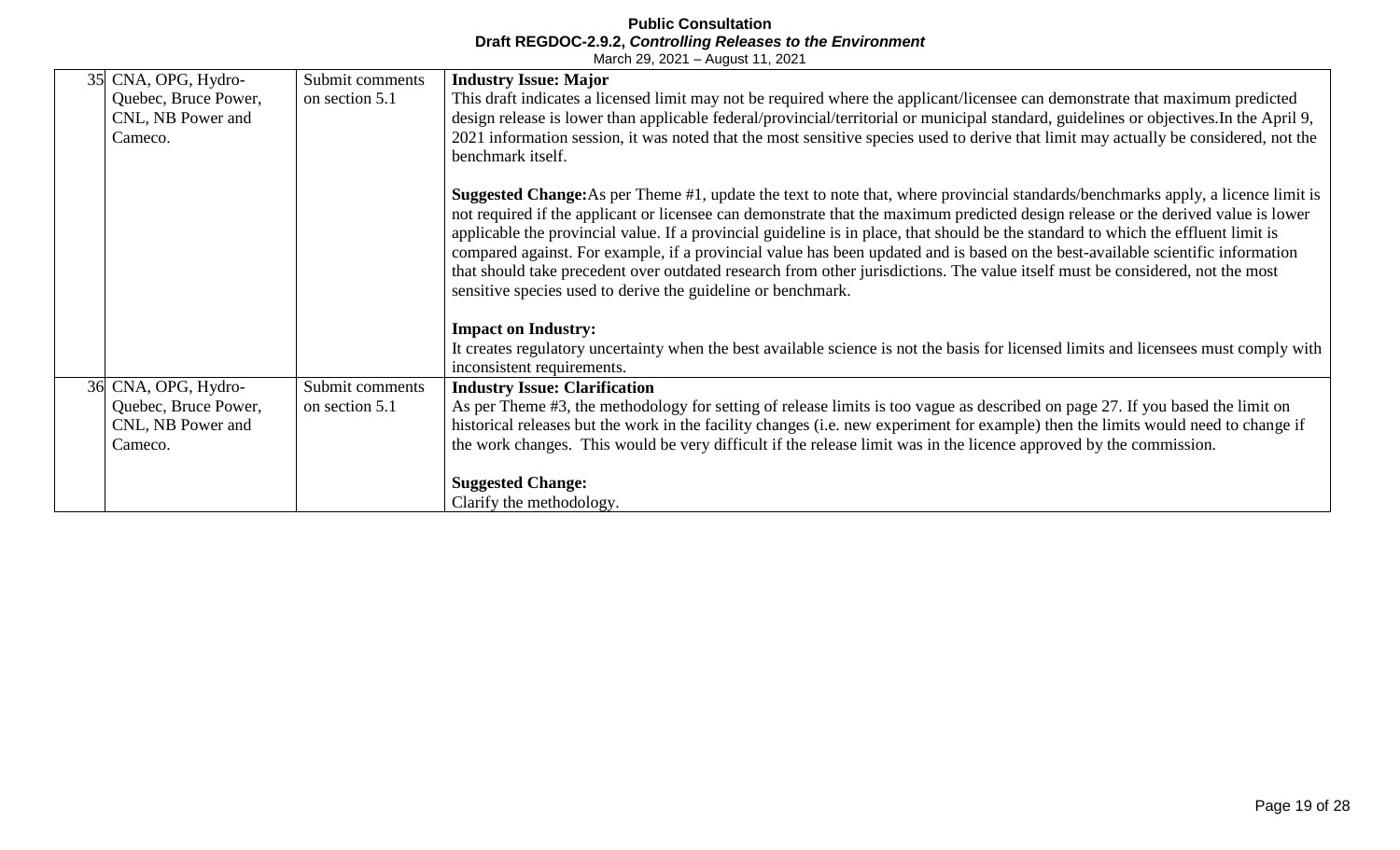| 37 CNA, OPG, Hydro-  | Submit comments | <b>Industry Issue: Major</b>                                                                                                                                                                                                                                           |
|----------------------|-----------------|------------------------------------------------------------------------------------------------------------------------------------------------------------------------------------------------------------------------------------------------------------------------|
| Quebec, Bruce Power, | on section 5.1  | As per Theme #2, the section on page 27 under "Establish the licensed released limit to be proposed" indicates:                                                                                                                                                        |
| CNL, NB Power and    |                 | 1) An applicant or licensee may use historical performance data to establish a release limit. The 1st Note indicates that the                                                                                                                                          |
| Cameco.              |                 | applicant or licensee may use the methodology in CSA N288.8 for a retrospective approach, using a percentile that represents a                                                                                                                                         |
|                      |                 | clear loss of control. CSA N288.8 uses both a percentile and a factor in deriving the action level. The note also uses an example of                                                                                                                                   |
|                      |                 | a percentile that represents a clear loss of control (99.9%). Dependent on the analysis, hitting this value does not represent a clear                                                                                                                                 |
|                      |                 | loss of control given the use of factors in CSA N288.8. The Note also suggests that nuclear operations would be held to a more                                                                                                                                         |
|                      |                 | stringent standard than non-nuclear facilities.                                                                                                                                                                                                                        |
|                      |                 | 2) Regarding the 2nd Note, applying factors of 1.5 and 2 to the maximum monthly mean of federal and provincial limits to                                                                                                                                               |
|                      |                 | achieve grab sample and composite sample maximums may not be achievable using the monthly maximum predicted design                                                                                                                                                     |
|                      |                 | release concentration, particularly a batch treat and release process, whereby the concentrations are approved prior to release, and                                                                                                                                   |
|                      |                 | have action levels in place that are a factor (such as five, but factors can vary) above the upper range of normal (e.g., 95th to                                                                                                                                      |
|                      |                 | 99.7th percentile). Setting the maximum monthly mean concentration as the licensed release limit, based on the maximum                                                                                                                                                 |
|                      |                 | predicted design release concentration, could result in a license release limit that is below the action level. Is "maximum monthly<br>mean concentration" referring to the predicted maximum mean concentration? Furthermore, the operational flexibility calculation |
|                      |                 | only applies to waterborne releases. There is no guidance on how the operational flexibility would be calculated for atmospheric                                                                                                                                       |
|                      |                 | releases.                                                                                                                                                                                                                                                              |
|                      |                 |                                                                                                                                                                                                                                                                        |
|                      |                 | <b>Suggested Change:</b>                                                                                                                                                                                                                                               |
|                      |                 | For future drafts, CNSC staff is urged to:1) Delete the note. Otherwise, revise it to read, "for a retrospective approach, using a                                                                                                                                     |
|                      |                 | percentile and a factor that represents a clear loss of control "                                                                                                                                                                                                      |
|                      |                 | As shown in Figure 3, the licensed limit must be above the approved action levels, which are derived using a combination of                                                                                                                                            |
|                      |                 | historical performance data and a corresponding factor. The use of the factor is necessary to have a limit above the established                                                                                                                                       |
|                      |                 | action level and to address situations where strong performance has resulted in low concentrations of parameters in treated                                                                                                                                            |
|                      |                 | effluent.2) Further detail and example calculations should be added and referenced to the second bullet and its Note. A release                                                                                                                                        |
|                      |                 | limit should be a factor above the maximum predicted design release concentration that is also above the action level, particularly                                                                                                                                    |
|                      |                 | in the scenario that licensed release limits are based on historical performance data. Ideally, the maximum monthly mean                                                                                                                                               |
|                      |                 | concentration should be at or above the action level and the maximum grab and composite samples should be above the maximum                                                                                                                                            |
|                      |                 | monthly mean concentration by a factor of 1.5 and 2 to align with the hierarch established for existing license limits from                                                                                                                                            |
|                      |                 | provincial and federal authorities.                                                                                                                                                                                                                                    |
|                      |                 | <b>Impact on Industry:</b>                                                                                                                                                                                                                                             |
|                      |                 | Inconsistency with CSA N288.8 and regulatory uncertainty. REGDOCs should not create regulatory requirements that exceed                                                                                                                                                |
|                      |                 | legal requirements                                                                                                                                                                                                                                                     |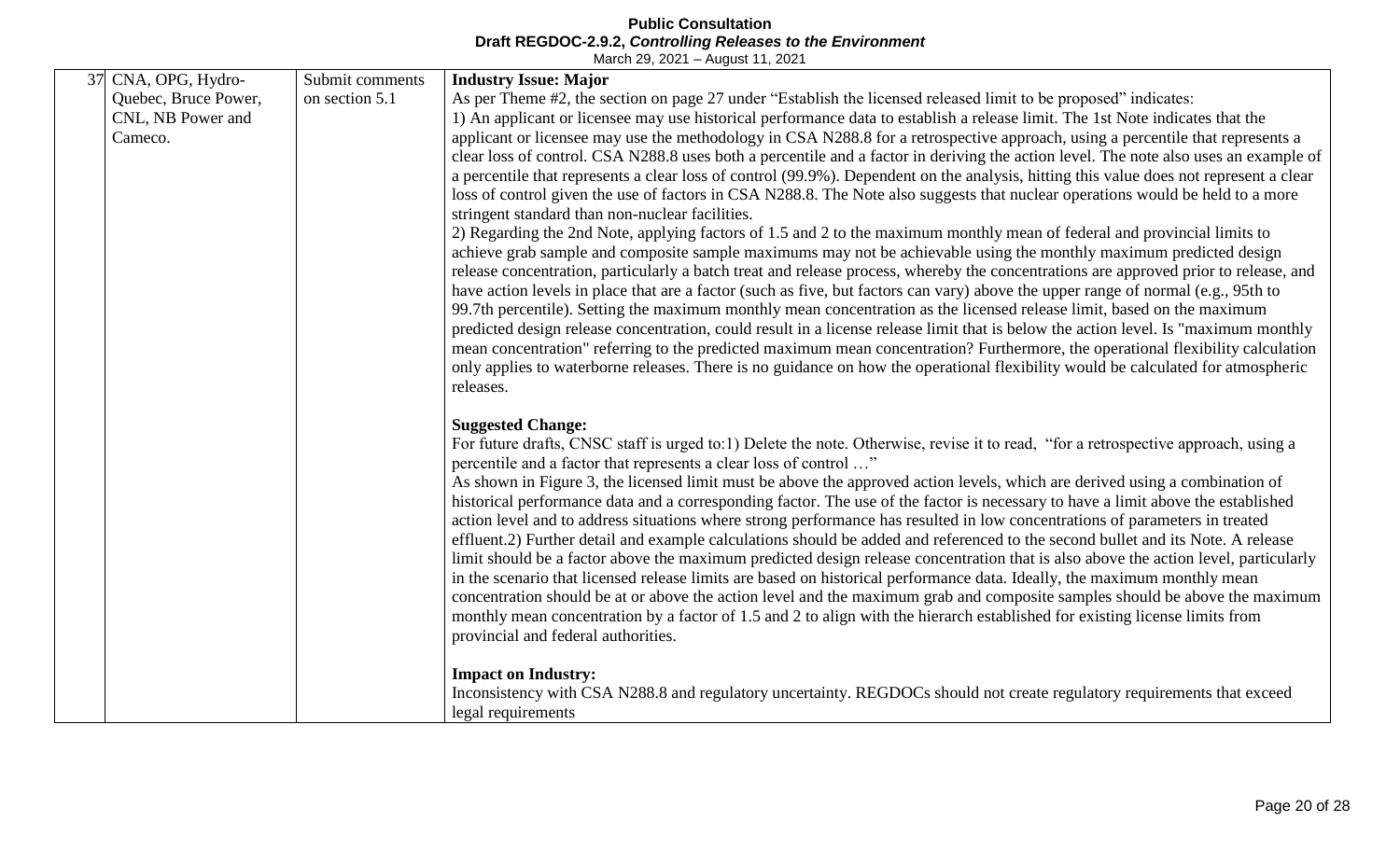| <b>38 CNA</b> | <b>Industry Issue: Major</b>                                                                                                                                                                                                                                                                                                                                                                                                                                                                                                                                                                                                                                                                                                                                                                                                                                                                                                                                                                                         |
|---------------|----------------------------------------------------------------------------------------------------------------------------------------------------------------------------------------------------------------------------------------------------------------------------------------------------------------------------------------------------------------------------------------------------------------------------------------------------------------------------------------------------------------------------------------------------------------------------------------------------------------------------------------------------------------------------------------------------------------------------------------------------------------------------------------------------------------------------------------------------------------------------------------------------------------------------------------------------------------------------------------------------------------------|
|               | The list used to determine each contaminant and physical stressor requiring a licensed release limit is far-reaching and may not<br>indicate a loss of control of part of the environmental protection program or control measures. Examples: Absence of an "or" in<br>the list, it incorrectly assumes that all parameters with guidelines are required to be monitored. • The April 9th information session<br>discussion confirmed that if release concentrations (based on normal operation predictions) were lower than guidelines then no<br>licensed limits would be required. The ERA is the most efficient way to determine the contaminants and physical stressor that<br>require a licensed release limit because it considers applicable guidelines and is only based on required monitoring data.<br>Therefore, the first and second point of the list to the right are already captured by the third and eliminate the potential for<br>unnecessarily expanding the scope for licensed release limits. |
|               | <b>Suggested Change:</b><br>Delete first two bullets in the Identify each contaminant and physical stressor that requires a licensed release limit section.<br><b>Impact On Industry:</b><br>Regulatory burden is created to impose release limits in the absence of a loss of control.                                                                                                                                                                                                                                                                                                                                                                                                                                                                                                                                                                                                                                                                                                                              |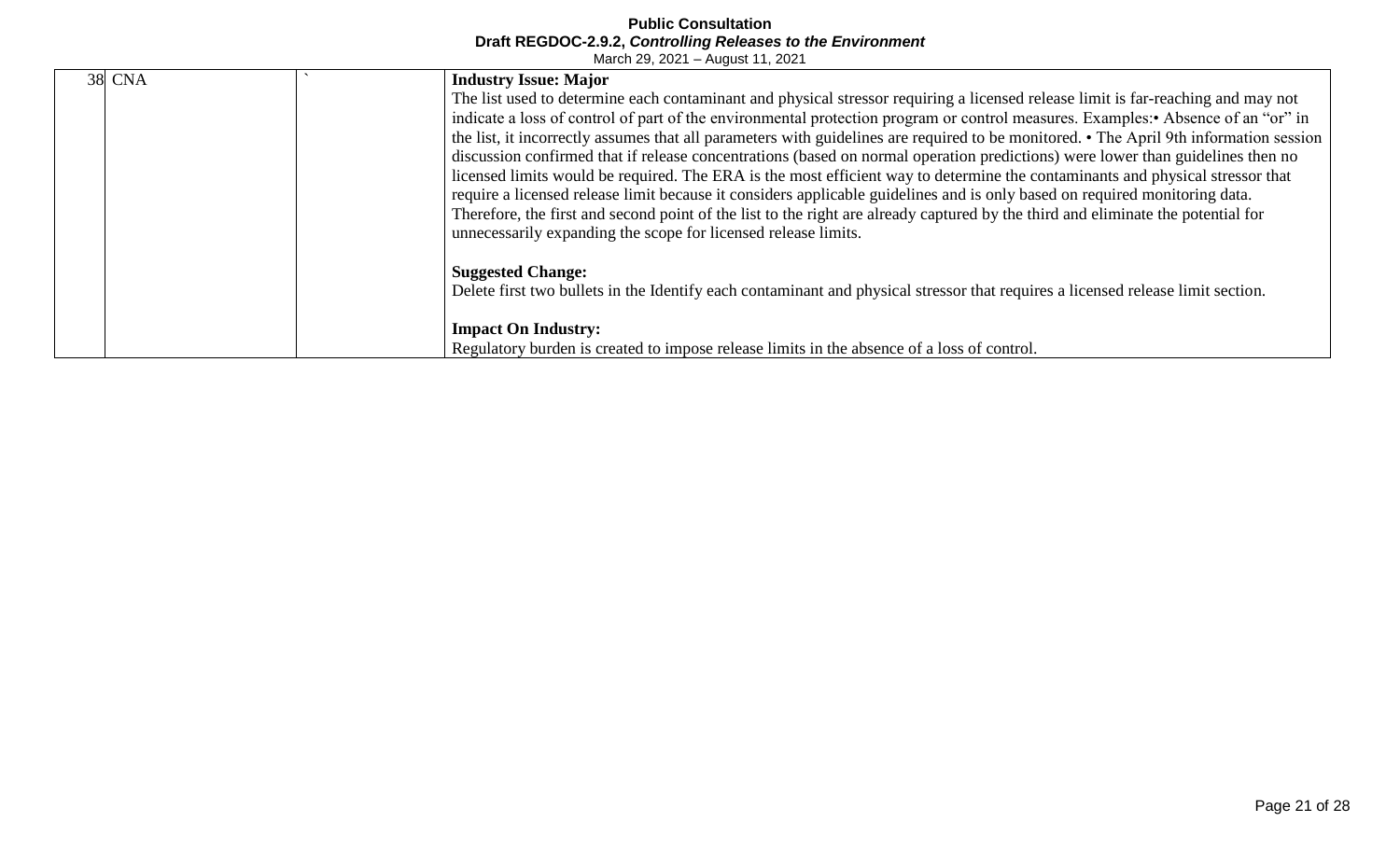| 39 OPG, Hydro-Quebec, | Submit comments | <b>Level: MAJOR</b>                                                                                                                                                                                                                                                         |
|-----------------------|-----------------|-----------------------------------------------------------------------------------------------------------------------------------------------------------------------------------------------------------------------------------------------------------------------------|
| Bruce Power, CNL, NB  | on section 5.1  |                                                                                                                                                                                                                                                                             |
| Power and Cameco      |                 | <b>Industry Concern:</b>                                                                                                                                                                                                                                                    |
|                       |                 | The bolded font in this section indicates that the proponent/licensee must demonstrate that the proposed licensed release limits                                                                                                                                            |
|                       |                 | respect the regulatory public dose limit and do not pose an unreasonable risk to human health or the environment.                                                                                                                                                           |
|                       |                 | When completing risk assessments, mean annual values are used to assess potential risk to human health or the environment.                                                                                                                                                  |
|                       |                 | Given existing controls, these values are well below established action levels and regulatory limits. Other factors will also                                                                                                                                               |
|                       |                 | contribute to the risk evaluation including treated effluent flow volume, historical effluent releases, assumptions surrounding                                                                                                                                             |
|                       |                 | receptor characteristics, etc. In some cases, potential risks may exist in the absence of any treated effluent release. Further, in                                                                                                                                         |
|                       |                 | many cases, ERAs are completed using probabilistic assessments that use mean values as opposed to single data points.                                                                                                                                                       |
|                       |                 | Further, licensed limits are values that a licensee will not operate at continuously; therefore, demonstrating a long-term risk at<br>these values is not reflective of an actual operating scenario. Other processes, such as action levels, would prevent a licensee from |
|                       |                 | continuously releasing treated effluent at the licensed limit. Risk assessments that assume mean values at the licensed limit would                                                                                                                                         |
|                       |                 | imply that many values are above the licensed limit, which could not happen.                                                                                                                                                                                                |
|                       |                 | Unreasonable risks identified under these assumptions, would not represent valid operational scenarios and therefore should not                                                                                                                                             |
|                       |                 | form the basis of a licensed limit.                                                                                                                                                                                                                                         |
|                       |                 |                                                                                                                                                                                                                                                                             |
|                       |                 | <b>Suggested Change:</b>                                                                                                                                                                                                                                                    |
|                       |                 | The approach must be modified to reflect that the continuous release at the licensed limit is not a realistic or authorized operating                                                                                                                                       |
|                       |                 | scenario. The determination of an unreasonable risk should not be based on this assumption, as existing controls and regulatory                                                                                                                                             |
|                       |                 | limits would prevent this from occurring.                                                                                                                                                                                                                                   |
|                       |                 | Further clarification is required to note that potential risks are not solely connected to the licensed limit, and that many other                                                                                                                                          |
|                       |                 | factors can influence the assessment.                                                                                                                                                                                                                                       |
|                       |                 |                                                                                                                                                                                                                                                                             |
|                       |                 | <b>Impact on Industry:</b><br>Licensees cannot comply with unrealistic risks used in assessments that do not represent valid scenarios.                                                                                                                                     |
|                       |                 |                                                                                                                                                                                                                                                                             |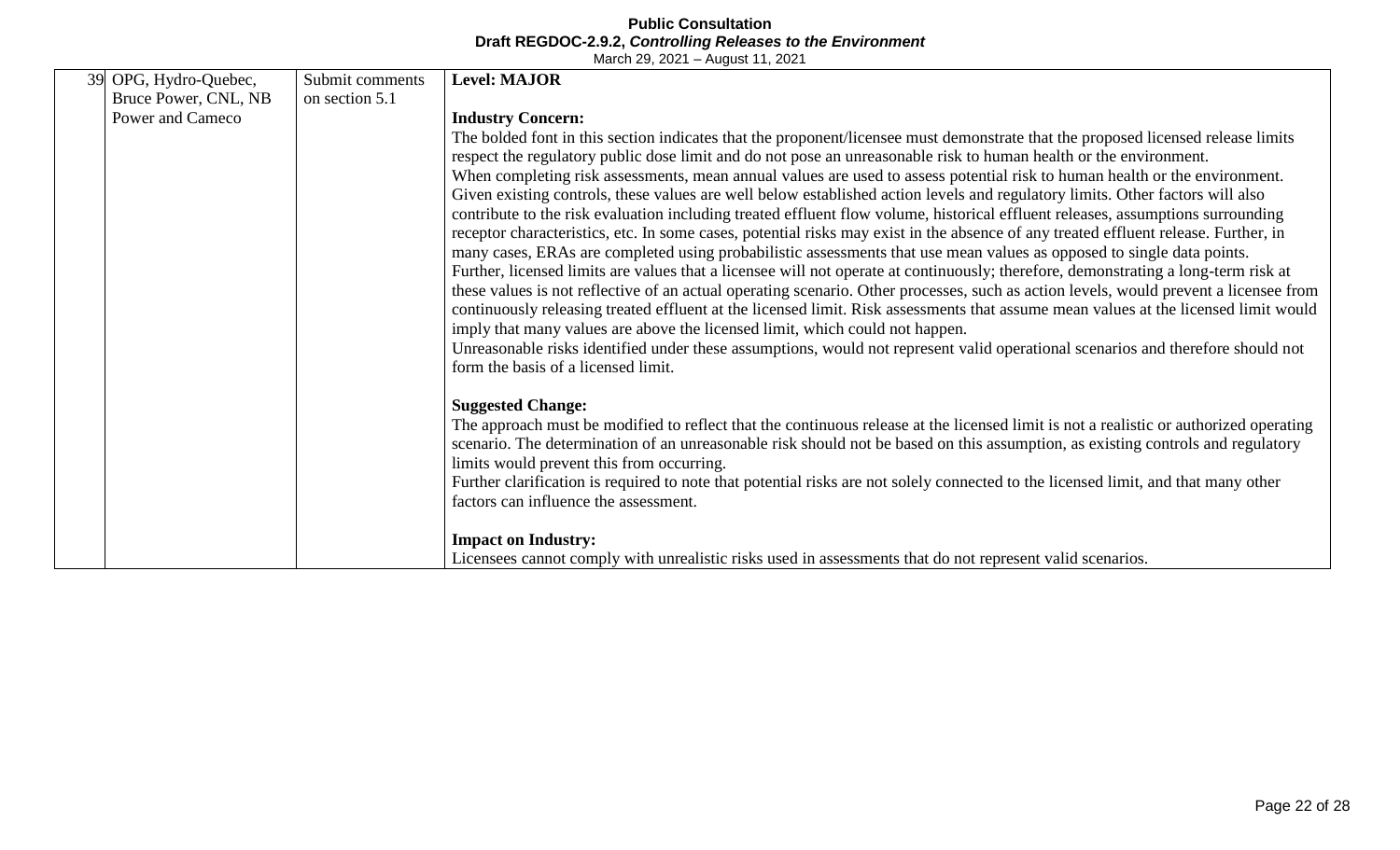| 40 | <b>OPG</b> | Submit comments | <b>Industry Concern:</b>                                                                                                            |
|----|------------|-----------------|-------------------------------------------------------------------------------------------------------------------------------------|
|    |            | on section 5.1  | Considering the 5.1 section on "Identify other requirements of other jurisdictions", the licensee is expected to demonstrate, where |
|    |            |                 | existing provincial requirements do not adequately protect the environment, alternative limits, demonstrated through the ERA, to    |
|    |            |                 | be protective. The coordination of regulator interests here will be problematic when applying for a permit, and the CNSC may be     |
|    |            |                 | over-reaching if this creates regulatory conflicts. If wishing to pursue more stringent limits based on an alternative review       |
|    |            |                 | process, it would be more beneficial if the CNSC coordinates with the provincial regulator to align themselves as a reviewer of     |
|    |            |                 | the permit application.                                                                                                             |
|    |            |                 | Note: Per 2.2.2, "The CNSC will work with other jurisdictions to ensure that, to the extent possible, authorizations are acceptable |
|    |            |                 | to all applicable jurisdictions."                                                                                                   |
|    |            |                 |                                                                                                                                     |
|    |            |                 | <b>Suggested Change:</b>                                                                                                            |
|    |            |                 | Applicants and licensees should be able to reference a pre-screened list of alternative guidelines and limits, prior to ERA review. |
|    |            |                 | This may include lists similar to the MECP Air Contaminants Benchmark list, but which would define alternative limits for           |
|    |            |                 | contentious hazardous substances considered sufficiently protective to federal regulators.                                          |
|    |            |                 |                                                                                                                                     |
|    |            |                 | <b>Impact on Industry:</b>                                                                                                          |
|    |            |                 | Risk and uncertainty are created in the regulatory process, if existing provincial, protective limits may be invalidated by an      |
|    |            |                 | alternative risk assessment process. Contradictions, outside the control of the licensee, need to be resolved prior to starting     |
|    |            |                 | reviews, as much as possible.                                                                                                       |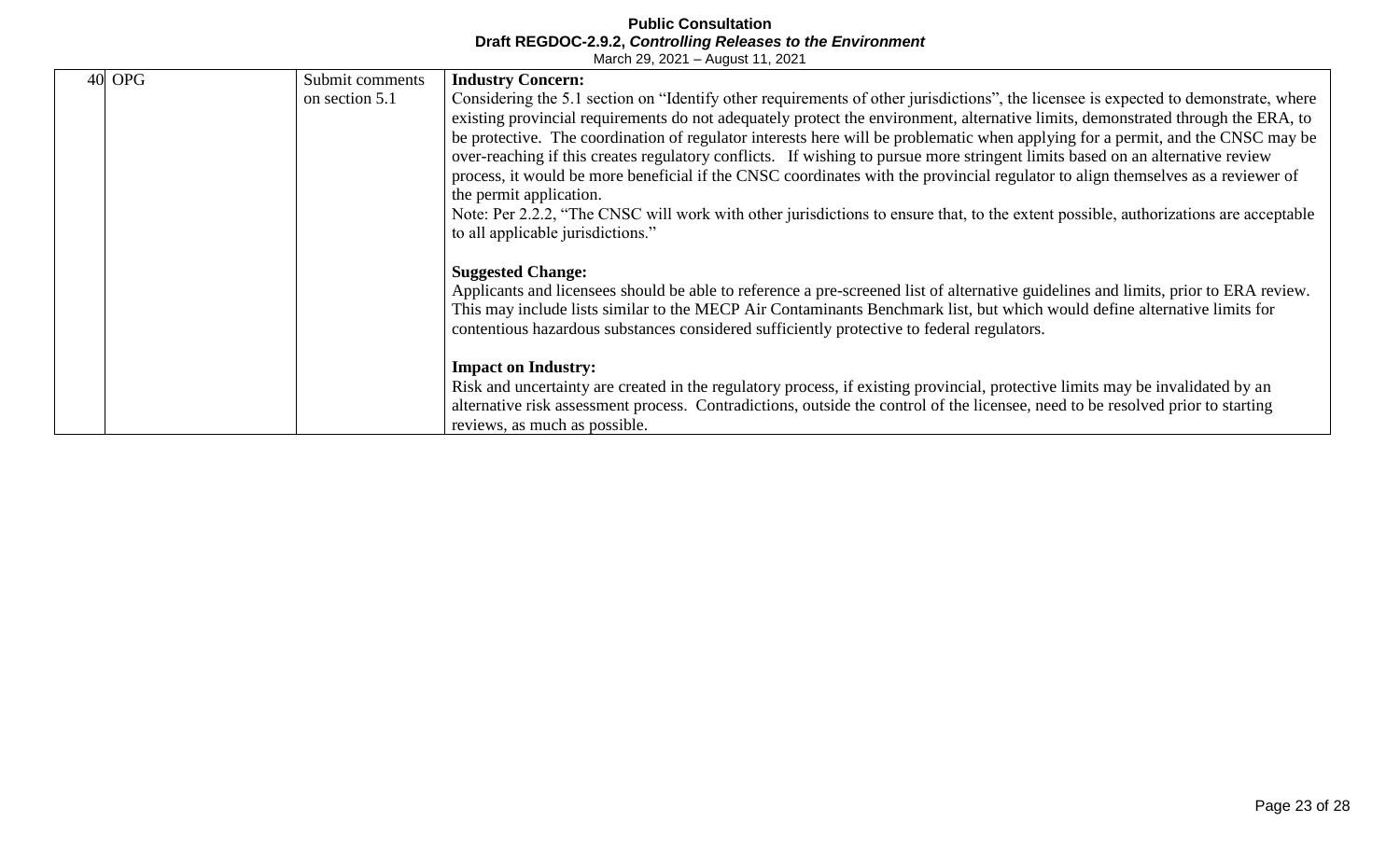| 41 | CNA, OPG, Hydro-     | Submit comments  | <b>Industry Issue: Major</b>                                                                                                                                           |
|----|----------------------|------------------|------------------------------------------------------------------------------------------------------------------------------------------------------------------------|
|    | Quebec, Bruce Power, | on section 5.2   | The bolded font in this section indicates that the proponent/licensee must demonstrate that the proposed licensed release limits                                       |
|    | CNL, NB Power and    |                  | respect the regulatory public dose limit and do not pose an unreasonable risk to human health or the environment. When                                                 |
|    | Cameco               |                  | completing risk assessments, mean annual values are used to assess potential risk to human health or the environment. Given                                            |
|    |                      |                  | existing controls, these values are well below established action levels and regulatory limits. Other factors will also contribute to                                  |
|    |                      |                  | the risk evaluation including treated effluent flow volume, historical effluent releases, assumptions surrounding receptor                                             |
|    |                      |                  | characteristics, etc. In some cases, potential risks may exist in the absence of any treated effluent release. Further, in many cases,                                 |
|    |                      |                  | ERAs are completed using probabilistic assessments that use mean values as opposed to single data points. Further, licensed                                            |
|    |                      |                  | limits are values that a licensee will not operate at continuously; therefore, demonstrating a long-term risk at these values is not                                   |
|    |                      |                  | reflective of an actual operating scenario. Other processes, such as action levels, would prevent a licensee from continuously                                         |
|    |                      |                  | releasing treated effluent at the licensed limit. Risk assessments that assume mean values at the licensed limit would imply that                                      |
|    |                      |                  | many values are above the licensed limit, which could not happen.                                                                                                      |
|    |                      |                  | Unreasonable risks identified under these assumptions, would not represent valid operational scenarios and therefore should not<br>form the basis of a licensed limit. |
|    |                      |                  |                                                                                                                                                                        |
|    |                      |                  | <b>Suggested Change:</b>                                                                                                                                               |
|    |                      |                  | The approach must be modified to reflect that the continuous release at the licensed limit is not a realistic or authorized operating                                  |
|    |                      |                  | scenario. The determination of an unreasonable risk should not be based on this assumption, as existing controls and regulatory                                        |
|    |                      |                  | limits would prevent this from occurring.                                                                                                                              |
|    |                      |                  | Further clarification is required to note that potential risks are not solely connected to the licensed limit, and that many other                                     |
|    |                      |                  | factors can influence the assessment.                                                                                                                                  |
|    |                      |                  | <b>Impact on Industry:</b>                                                                                                                                             |
|    |                      |                  | Licensees cannot comply with unrealistic risks used in assessments that do not represent valid scenarios.                                                              |
| 42 | CNA, OPG, Hydro-     | Submit comments  | <b>Industry Issue: Major</b>                                                                                                                                           |
|    | Quebec, Bruce Power, | on section 6.1.1 | Guidance is required on how to "establish the need" for action levels for physical stressors and hazardous contaminants. If                                            |
|    | CNL, NB Power and    |                  | licensees are meeting the requirements of other AHJ, then action levels should not be required.                                                                        |
|    | Cameco               |                  |                                                                                                                                                                        |
|    |                      |                  | <b>Suggested Change:</b>                                                                                                                                               |
|    |                      |                  | Provide guidance as to how to establish the need for action levels for physical stressors and hazardous substances.                                                    |
|    |                      |                  | <b>Impact on Industry:</b>                                                                                                                                             |
|    |                      |                  | Unclear expectations could lead to regulatory non-compliances, inconsistent application across the industry and additional                                             |
|    |                      |                  | administrative burden with no corresponding safety benefit.                                                                                                            |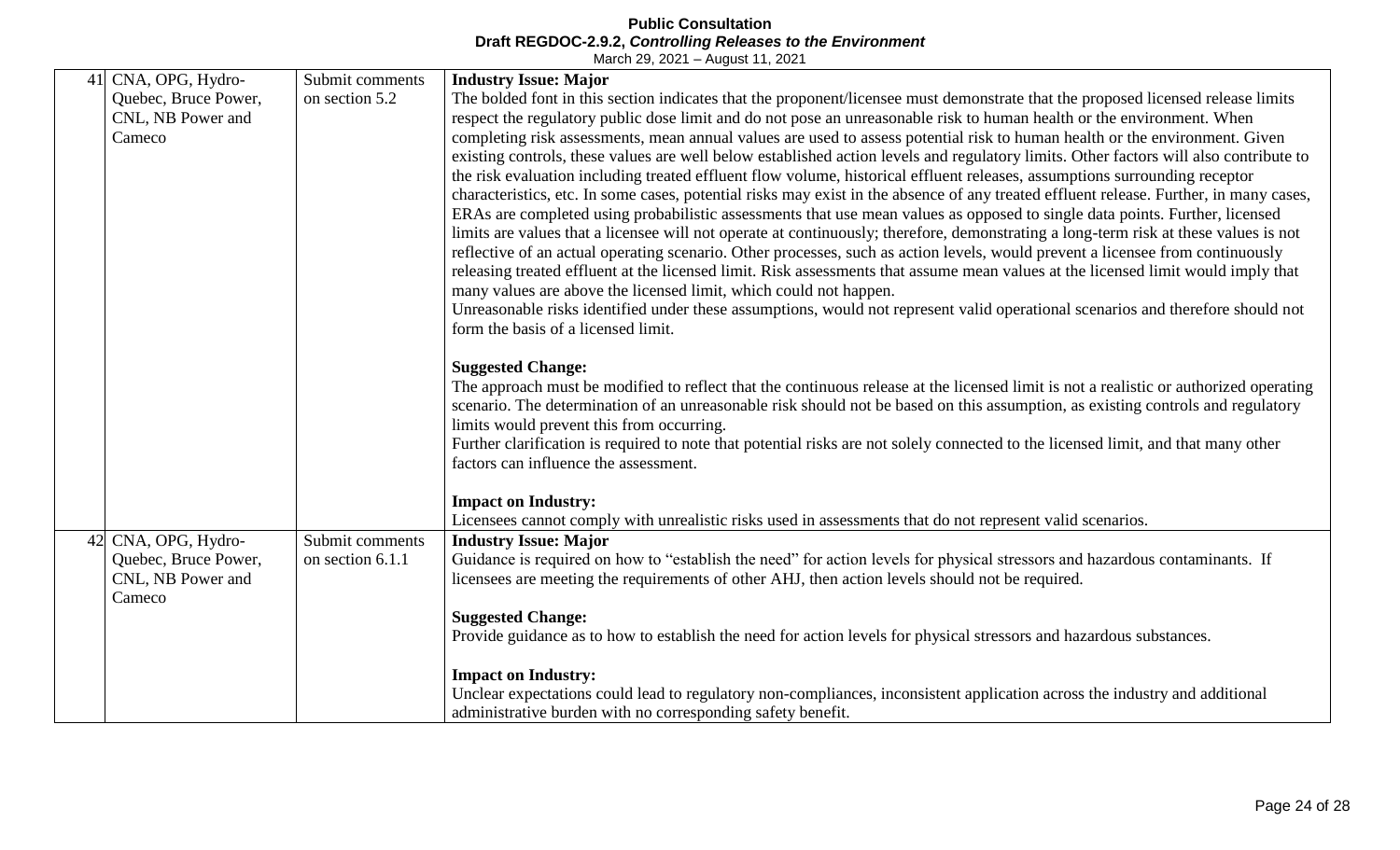| 43 CAN, OPG, Hydro-<br>Quebec, Bruce Power,<br>CNL, NB Power and<br>Cameco | Submit comments<br>on section 6.1.2 | <b>Industry Issue: Clarification</b><br>Clarity is sought for the requirement to "establish and implement action levels on other environmental controls that are necessary<br>to ensure the effectiveness of the environmental protection program and control measures"<br><b>Suggested Change:</b><br>Clarify if licensees have gaps needing to be addressed/scope of work to implement.                                                                                                                           |
|----------------------------------------------------------------------------|-------------------------------------|---------------------------------------------------------------------------------------------------------------------------------------------------------------------------------------------------------------------------------------------------------------------------------------------------------------------------------------------------------------------------------------------------------------------------------------------------------------------------------------------------------------------|
| 44 CNA OPG, Hydro-<br>Quebec, Bruce Power,<br>CNL, NB Power and<br>Cameco  | Submit comments<br>on section 7     | <b>Industry Issue: Clarification</b><br>Clarity is sought on the following items on the commissioning of a treatment system:<br>1) Does this section apply to conventional or non-licenced facilities on a licenced site such a new sewage treatment facility.<br>2) There is an incomplete reference in third last paragraph.<br>3) The definition of major modification within the glossary doesn't provide sufficient clarity.                                                                                   |
|                                                                            |                                     | <b>Suggested Change:</b><br>For future drafts, CNSC staff is asked to:<br>1) Clarify the intent of the section for conventional or non-licensed facilities.<br>2) Amend the 3rd last paragraph to read, " Appendix B section 4.2.1."<br>3) Expand upon the definition of "major modification."                                                                                                                                                                                                                      |
| 45 CNA OPG, Hydro-<br>Quebec, Bruce Power,<br>CNL, NB Power and<br>Cameco  | Submit comments<br>on appendix A    | <b>Industry Issue: Clarification</b><br>Industry reviewers found:<br>1) Bracketing is incorrect and the first sentence indicates this appendix is not relevant to class 1 uranium mines and mills. Even<br>with the correct brackets that align with the text in Section 2, it still says licensees need to meet conditions in this appendix. It is<br>unclear if this appendix is applicable to Class 1 facilities or not.<br>2) Inconsistent terminology for clearance levels leads to confusion and uncertainty. |
|                                                                            |                                     | <b>Suggested Change:</b><br>For future drafts, CNSC staff is urged to:<br>1) Delete bracket: As described in section 2 licensees (other than Class I facilities and uranium mines and mills) whose routine<br>operational releases of radionuclides meet "<br>2) Add a hierarchy or simple figure outlining the various clearance level terms (CL; Standard Conditional CL, Unconditional CL,<br>Conditional CL, Generic Conditional CL, Practice-specific CL) and how they relate to each other.                   |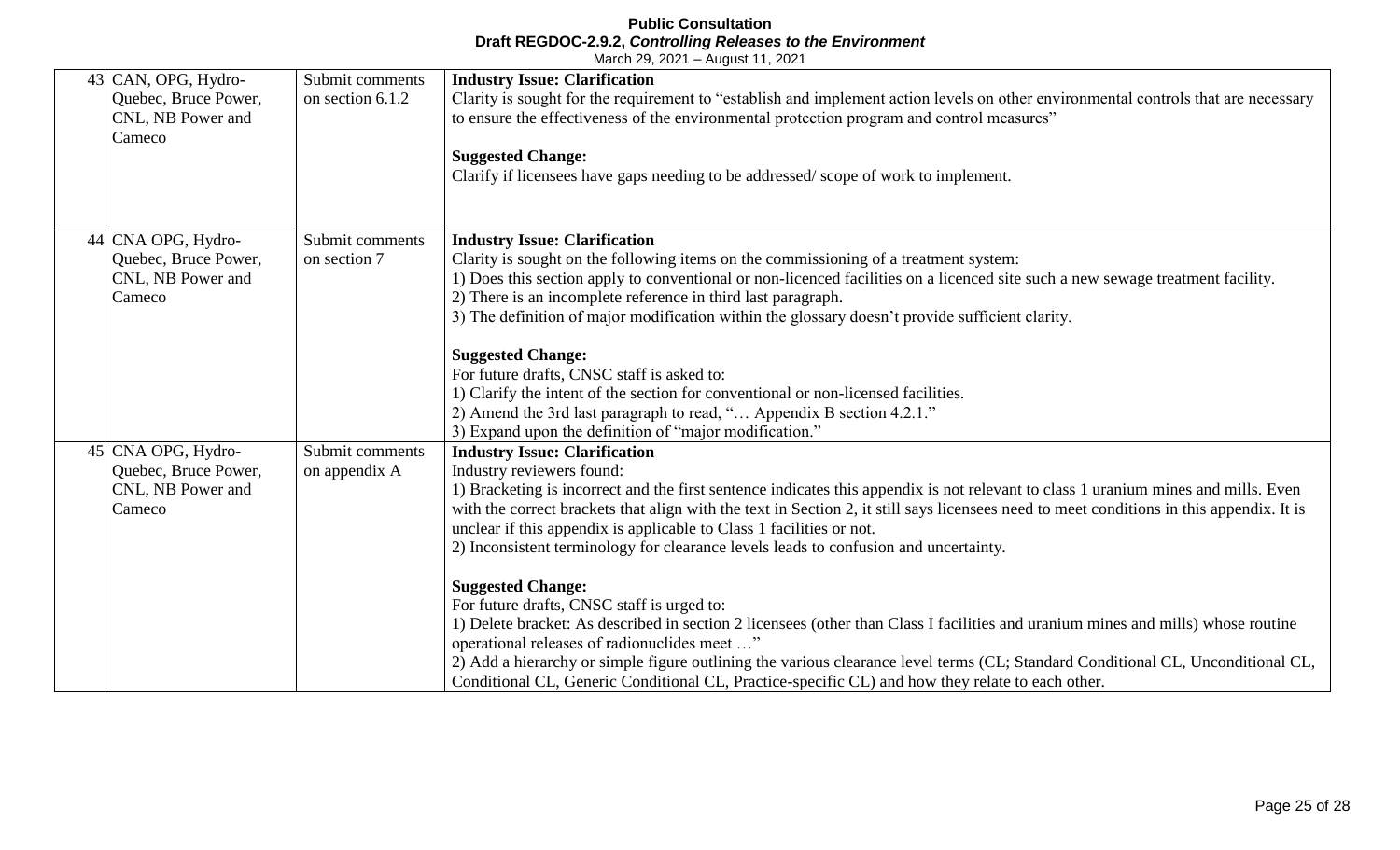| 46 | Gilles Provost, Ralliement<br>contre la pollution<br>radioactive | Commentaires sur<br>l'annexe A.1 | 1) Je trouve exagérément permissive la dose de minimis de l'AIEA, sur laquelle se fonde votre calcul des rejets radioactifs<br>admissibles sans permis. Cette dose de 0,01 milliSievert/an n'est certainement pas négligeable puisqu'elle est à peine 100 fois<br>plus petite que la dose maximale de 1milliSievert pour le public, toutes sources confondues. Et il faut tenir compte du fait que les<br>citoyens sont exposés simultanément à bien d'autres sources de radiation ionisantes.<br>2) Le tableau A-1 qui énumère les quantités de radioisotopes qui peuvent être rejetées dans l'environnement sans le moindre<br>permis sont aussi déraisonnablement élevées, en partie parce qu'elles se fondent sur la dose de minimis de l'AIEA.<br>3) Je trouve particulièrement permissives les rejets maximaux autorisés pour le tritium, plus élevés que ceux de la centaine<br>d'autres radioisotopes présents dans le même tableau. Pourtant, le tritium est un des isotopes les plus mobiles et les plus<br>facilement incorporés dans les organismes vivants. Son rayonnement en outre particulièrement dommageable pour les cellules<br>dans les quelles il s'est intégré et dans les quelles il peut persister plus d'un an.<br>4) Ce REGDOC autoriserait, sans le moindre permis, de déverser chaque année dans un égout municipal assez de tritium pour<br>générer mille milliards de désintégrations (1 000 000 000 000 becquerels). Cela permet, sans permis, un déversement continu de<br>32 000 becquerels à la seconde alors que l'eau cesse d'être potable à 7 000 becquerels par litre.<br>Aucun autre radioisotope du tableau A-1 ne bénéficie d'une limite aussi laxiste pour les rejets à l'égout!<br>5) De même, le règlement autoriserait de placer sans permis dans n'importe quelle décharge municipale jusqu'à trois tonnes par<br>année de déchets solide contenant un million de becquerels de tritium par gramme. Là encore, on atteint un rejet total annuel de 3<br>mille milliards de becquerels (3 000 000 000 000 Bq).<br>À ce rythme, on aura dépassé en 30 ans la quantité totale de tritium que contiendront les centaines de milliers de tonnes de déchets<br>radioactifs en vrac que devrait recevoir en 50 ans le monticule de l'Installation de gestion des déchets près de la surface que le |
|----|------------------------------------------------------------------|----------------------------------|--------------------------------------------------------------------------------------------------------------------------------------------------------------------------------------------------------------------------------------------------------------------------------------------------------------------------------------------------------------------------------------------------------------------------------------------------------------------------------------------------------------------------------------------------------------------------------------------------------------------------------------------------------------------------------------------------------------------------------------------------------------------------------------------------------------------------------------------------------------------------------------------------------------------------------------------------------------------------------------------------------------------------------------------------------------------------------------------------------------------------------------------------------------------------------------------------------------------------------------------------------------------------------------------------------------------------------------------------------------------------------------------------------------------------------------------------------------------------------------------------------------------------------------------------------------------------------------------------------------------------------------------------------------------------------------------------------------------------------------------------------------------------------------------------------------------------------------------------------------------------------------------------------------------------------------------------------------------------------------------------------------------------------------------------------------------------------------------------------------------------------------------------------------------------------------------------------------------------------------------------------------------------------------------------------------------------------------------|
|    |                                                                  |                                  | Gouvernement veut construire à Chalk River!                                                                                                                                                                                                                                                                                                                                                                                                                                                                                                                                                                                                                                                                                                                                                                                                                                                                                                                                                                                                                                                                                                                                                                                                                                                                                                                                                                                                                                                                                                                                                                                                                                                                                                                                                                                                                                                                                                                                                                                                                                                                                                                                                                                                                                                                                                |
| 47 | OPG, Hydro-Quebec,<br>Bruce Power, CNL, NB<br>Power and Cameco   | Submit comments<br>on appendix B | Aucun autre radioisotope du tableau A-1 ne bénéficie d'une limite aussi laxiste pour les rejets dans les décharges publiques!<br>The CNSC received this comment from Ontario Power Generation (OPG), Hydro-Quebec, Bruce Power, Canadian Nuclear<br>Laboratories (CNL), NB Power and Cameco.<br><b>Industry Concern: Clarification</b><br>On page 45, it is not clear how the environmental release targets that may be based on technology would be any different than the<br>release limits themselves and am unsure the purpose for them.<br><b>Suggested Change:</b>                                                                                                                                                                                                                                                                                                                                                                                                                                                                                                                                                                                                                                                                                                                                                                                                                                                                                                                                                                                                                                                                                                                                                                                                                                                                                                                                                                                                                                                                                                                                                                                                                                                                                                                                                                   |
|    |                                                                  |                                  | Clarify                                                                                                                                                                                                                                                                                                                                                                                                                                                                                                                                                                                                                                                                                                                                                                                                                                                                                                                                                                                                                                                                                                                                                                                                                                                                                                                                                                                                                                                                                                                                                                                                                                                                                                                                                                                                                                                                                                                                                                                                                                                                                                                                                                                                                                                                                                                                    |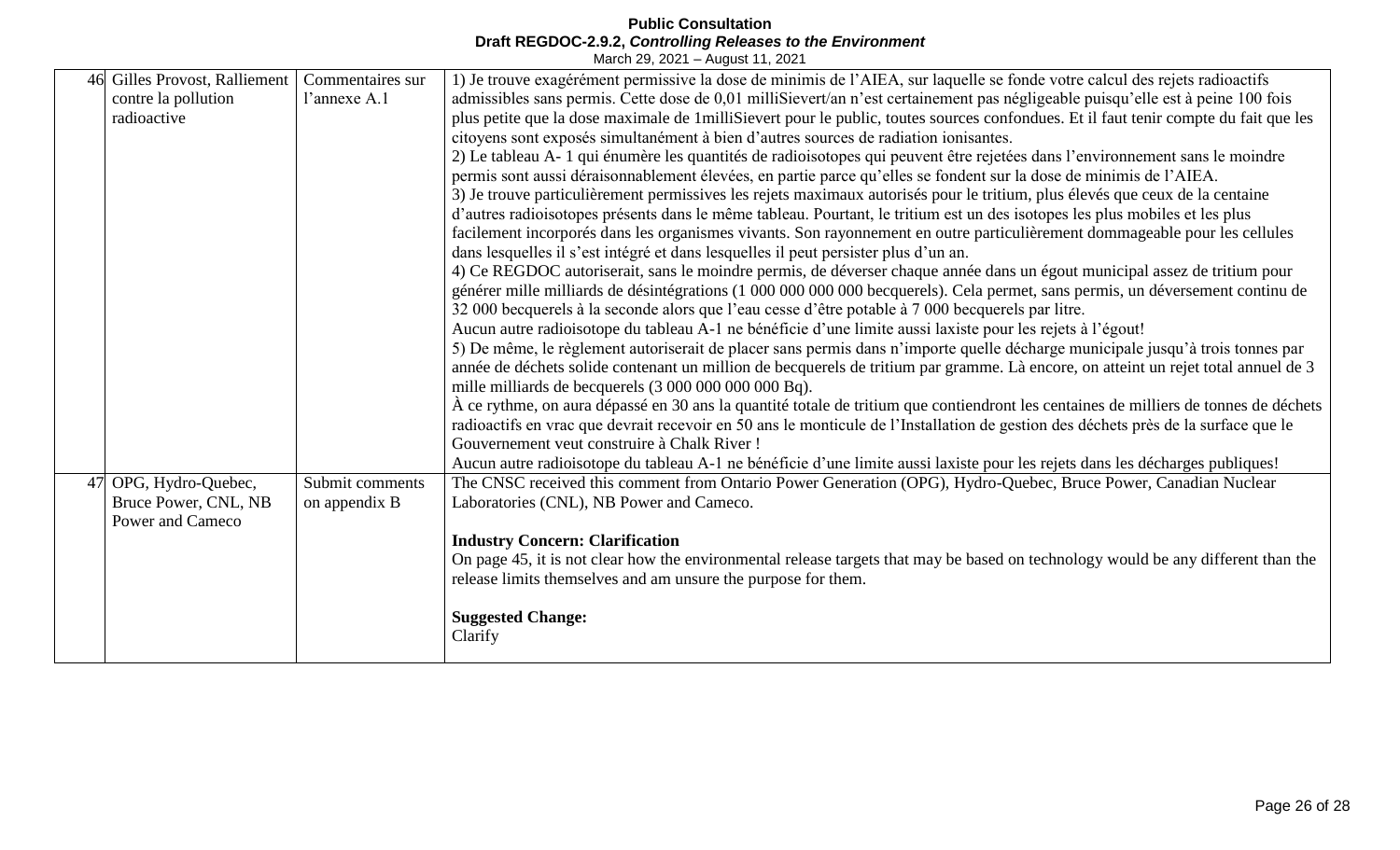| 48<br>49 | CAN, CNA OPG, Hydro-<br>Quebec, Bruce Power,<br>CNL, NB Power and<br>Cameco<br>CAN, OPG, Hydro-<br>Quebec, Bruce Power,<br>CNL, NB Power and | Submit comments<br>on section B.1<br>Submit comments<br>on section B.4 | <b>Industry Issue: Clarification</b><br>The 2nd bullet is unclear regarding expectations for setting environmental release targets: it excludes the consideration of BATEA<br>when the CNSC could specify release targets. Establishing environmental release targets is part of the BATEA assessment, but it<br>is not mentioned in Appendix B.<br><b>Suggested Change:</b><br>Amend the 2nd bullet to read, "a technology-based approach"<br><b>Industry Issue: Clarification</b><br>The list in Appendix B.4 does not align with the referenced list in Section 4.3 (page 22).<br><b>Suggested Change:</b>                                                                                                                                                                                                                                                                                                                                                              |
|----------|----------------------------------------------------------------------------------------------------------------------------------------------|------------------------------------------------------------------------|----------------------------------------------------------------------------------------------------------------------------------------------------------------------------------------------------------------------------------------------------------------------------------------------------------------------------------------------------------------------------------------------------------------------------------------------------------------------------------------------------------------------------------------------------------------------------------------------------------------------------------------------------------------------------------------------------------------------------------------------------------------------------------------------------------------------------------------------------------------------------------------------------------------------------------------------------------------------------|
|          | Cameco                                                                                                                                       |                                                                        | Delete third bullet                                                                                                                                                                                                                                                                                                                                                                                                                                                                                                                                                                                                                                                                                                                                                                                                                                                                                                                                                        |
| 50       | CNA OPG, Hydro-<br>Quebec, Bruce Power,<br>CNL, NB Power and<br>Cameco                                                                       | Submit comments<br>on section B.5.2                                    | <b>Industry Issue: Major</b><br>The releases to sewer Note states that the treatment provided by the municipal wastewater treatment plant should be not<br>considered. This is not a realistic scenario and is very conservative, particularly if the release to sewer, other inputs, and the output<br>from the municipal discharge is known. The environmental release targets can consider mixing zone dilution factors; similarly,<br>the know information related to the collective discharges to the sewer system and municipal treatment prior to release to the<br>environment should be considered.<br><b>Suggested Change:</b><br>The text should be revised to include information that is known about the releases to sewer and municipal treatment to ensure that<br>environmental release targets are realistic.<br><b>Impact on Industry:</b><br>Regulatory burden is created when unrealistic scenarios are used to calculate releases to the environment. |
| 51       | CNA OPG, Hydro-<br>Quebec, Bruce Power,<br>CNL, NB Power and<br>Cameco                                                                       | Submit comments<br>on section B.5.3                                    | <b>Industry Issue: Major</b><br>Technology-based licensed release limits established by the CNSC are not needed when licence release limits are based on an<br>ERA and could be inconsistent with site specific risk.<br><b>Suggested Change:</b><br>Revise second bullet to "When necessary, the CNSC may develop technology-based licensed release limits for substances of<br>common concern within a sector.<br><b>Impact On Industry:</b><br>Creates regulatory uncertainty.                                                                                                                                                                                                                                                                                                                                                                                                                                                                                          |